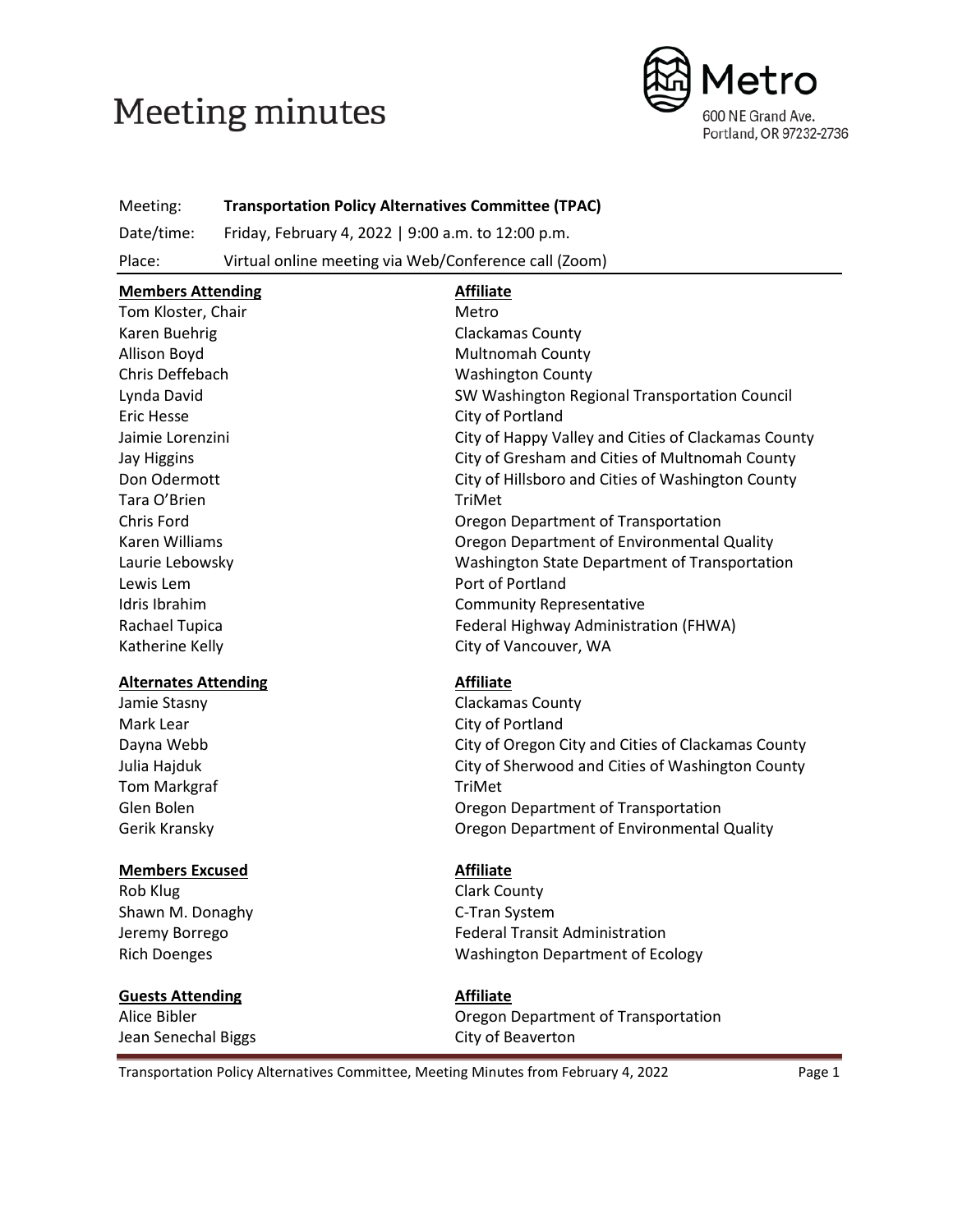#### **Guests Attending, (continued)**

Cody Field Cody Field City of Tualatin Councilor Shirley Craddick Metro Councilor, JPACT Chair Will Farley **City of Lake Oswego** Brett Sherman Madrona Wealth Sarah Iannarone The Street Trust Steve Kopper City of Tualatin J. Walters **City of West Linn** Sara Wright Oregon Environmental Council Doug Allen AOITA Chris Smith No More Freeways Jack Rasmuson Paul Edgar Ed (no last name given) Paul Comery No. 2008 2012 12:30 WSP Aliza Whalen WSP Gregory Mallon WSP Heather Willis WSP Brooke Jordan WSP Amy Ruiz and Strategies 360 Kristen Pennington KIP Consult Camilla Dartnell **Camilla Dartnell** Camilla Dartnell 2 Phone Callers (unidentified)

Garet Prior **Caret Prior** Cregon Department of Transportation Mandy Putney Oregon Department of Transportation Jessica Horning Oregon Department of Transportation Adriana Antelo Oregon Department of Transportation Della Mosier Oregon Department of Transportation Rian Windsheimer Oregon Department of Transportation Seth Brumley Oregon Department of Transportation Tia Williams Oregon Department of Transportation Nick Fortay FHWA, Oregon Department of Transportation William Burgel **Portland and Metro Freight Committees** Laura Edmonds North Clackamas County Chamber of Commerce Shatrine Krake West Linn Chamber of Commerce Laura Kelly Department Land Conservation and Development

#### **Metro Staff Attending**

Margi Bradway, Dep. Director Planning, Development & Research

Ted Leybold, Resource & Dev. Manager John Mermin, Senior Transportation Planner Kim Ellis, Principal Transportation Planner Michelle Bellia, Office of Metro Attorney Ken Lobeck, Senior Transportation Planner Lake McTighe, Senior Transportation Planner Dan Kaempff, Principal Transportation Planner Grace Cho, Senior Transportation Planner Eliot Rose, Transportation Tech & Analyst Chris Johnson, Research Manager Malu Wilkinson, Investment Areas Manager Alex Oreschak, Associate Transportation Planner Ally Holmquist, Senior Transportation Planner Caleb Winter, Senior Transportation Planner Cindy Pederson, Research Center Manager Clint Chiavarini, Senior GIS Specialist Thaya Patton, Sr. Researcher & Modeling Tim Collins, Senior Transportation Planner Grace Stainback, Associate Transportation Planner Connor Ayers, Program Support Council Office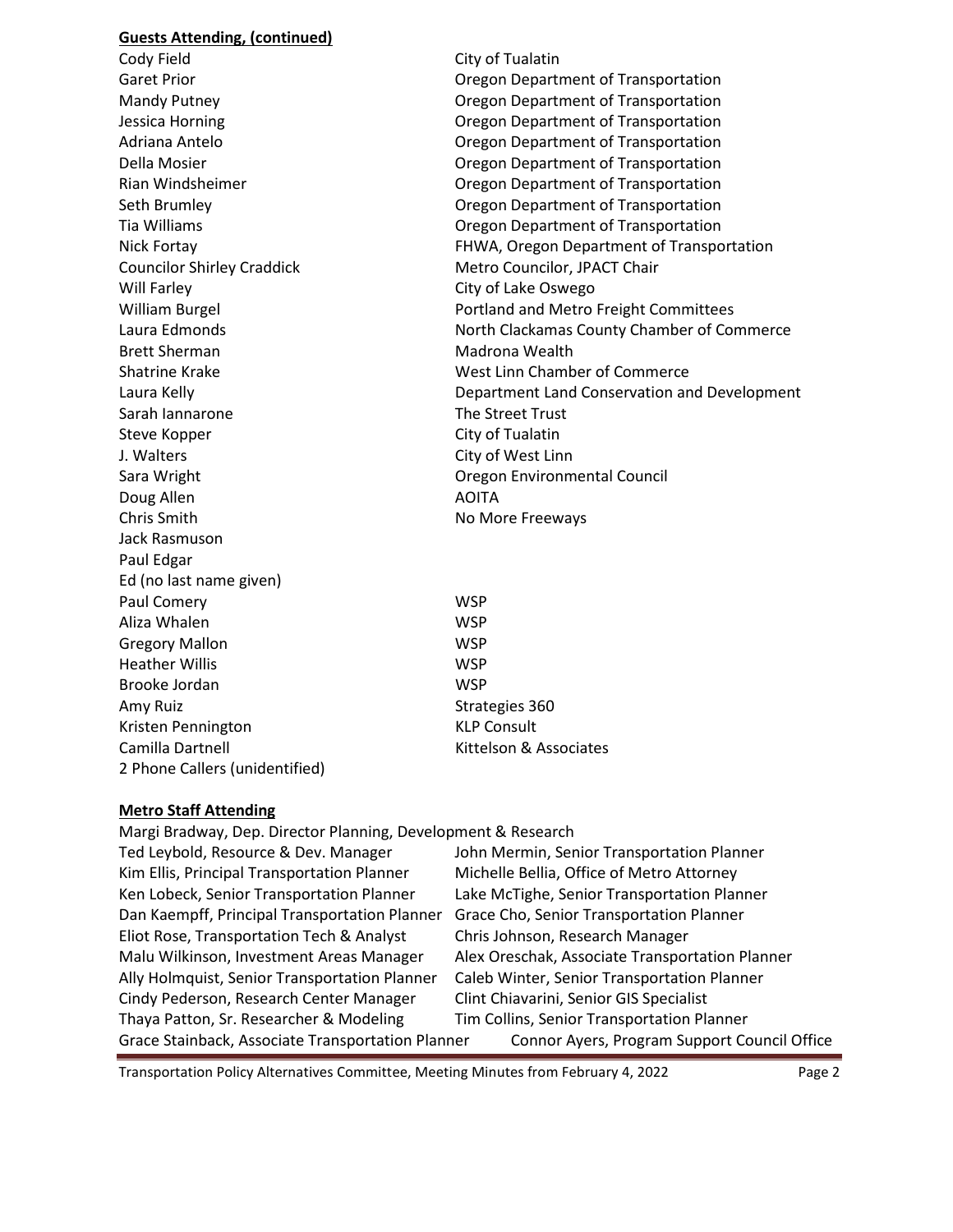#### **Metro Staff Attending (continued)**

Summer Blackhorse, Program Assistant Marie Miller, TPAC Recorder

#### **Call to Order, Declaration of a Quorum and Introductions**

Chair Kloster called the meeting to order at 9:00 a.m. Introductions were made. A quorum of members present was declared. Guests, public and staff were noted as attending. Reminders where Zoom features were found online was reviewed.

#### **Comments from the Chair and Committee Members**

- **Committee input form on creating a Safe Space at TPAC** (Chair Kloster) The link to adding comments and input for creating a safe space at TPAC was noted in the chat area of the meeting, which members are welcome to use at any time during the meeting. Comments will be collected and shared at the end of the meeting.
- **Updates from committee members and around the Region -** none provided
- **Monthly MTIP Amendments Update** (Ken Lobeck) Chair Kloster referred to the memo in the packet provided by Ken Lobeck on the monthly submitted MTIP formal amendments during early to mid-January, 2022. For any questions on the monthly MTIP amendment projects you may contact Mr. Lobeck directly.
- **Fatal crashes update** (Lake McTighe) Due to ODOT staffing shortages the preliminary crash data was not received in time for this update. This material will be included in next months' packet. It was announced Metro will be hosting a training webinar on Applying the Safe System Approach in greater Portland, presented by the Federal Highway Administration on March 23<sup>rd</sup> from 10 – 11:30 a.m. A 'Save the Date' will be sent out for this. Part 2 of the training will take place this fall, either October or November 2022. Follow up questions can be directed to Ms. McTighe, [lake.mctighe@oregonmetro.gov](mailto:lake.mctighe@oregonmetro.gov)
- **Department Land Conservation & Development (DLCD) Climate Friendly & Equitable Communities Rulemaking February update** (Kim Ellis) Ms. Ellis reported the DLCD Commission met yesterday and gave additional direction to staff on the rulemaking process. They are targeting March 1 for the final draft of rules, with the Commission then holding hearings beginning March 31 or April 1. Final approval and adoption is scheduled May 19 or 20. More technical discussions and meetings are happening. The parking reform rules have been discussed with the Commission approving staff recommendation statewide, which provides Metro a provision to propose an alternate approach with a short-term requirement on this to the end of this year. It was noted the Oregon Transportation Commission was considering \$15 million from IIJA funding to help support with TSP updates statewide. As discussions continue Metro staff will provide briefings to Metro Council and committees. The link to LCDC rulemaking:<https://www.oregon.gov/lcd/LAR/Pages/CFEC.aspx> Follow up questions can be directed to Ms. Ellis[, kim.ellis@oregonmetro.gov](mailto:kim.ellis@oregonmetro.gov)
- **Competitive Infrastructure Funding Opportunities for Local Governments** (Ted Leybold) Mr. Leybold noted the link in the agenda that provides more Federal infrastructure funding opportunities at the local level. Various grant programs are listed including transportation programs, among which are the RAISE grants. The Metro region has been awarded several grants in this program and is encouraged to apply by the April 14, 2022 deadline. Local governments applying for any of the grants listed are encouraged to contact Metro for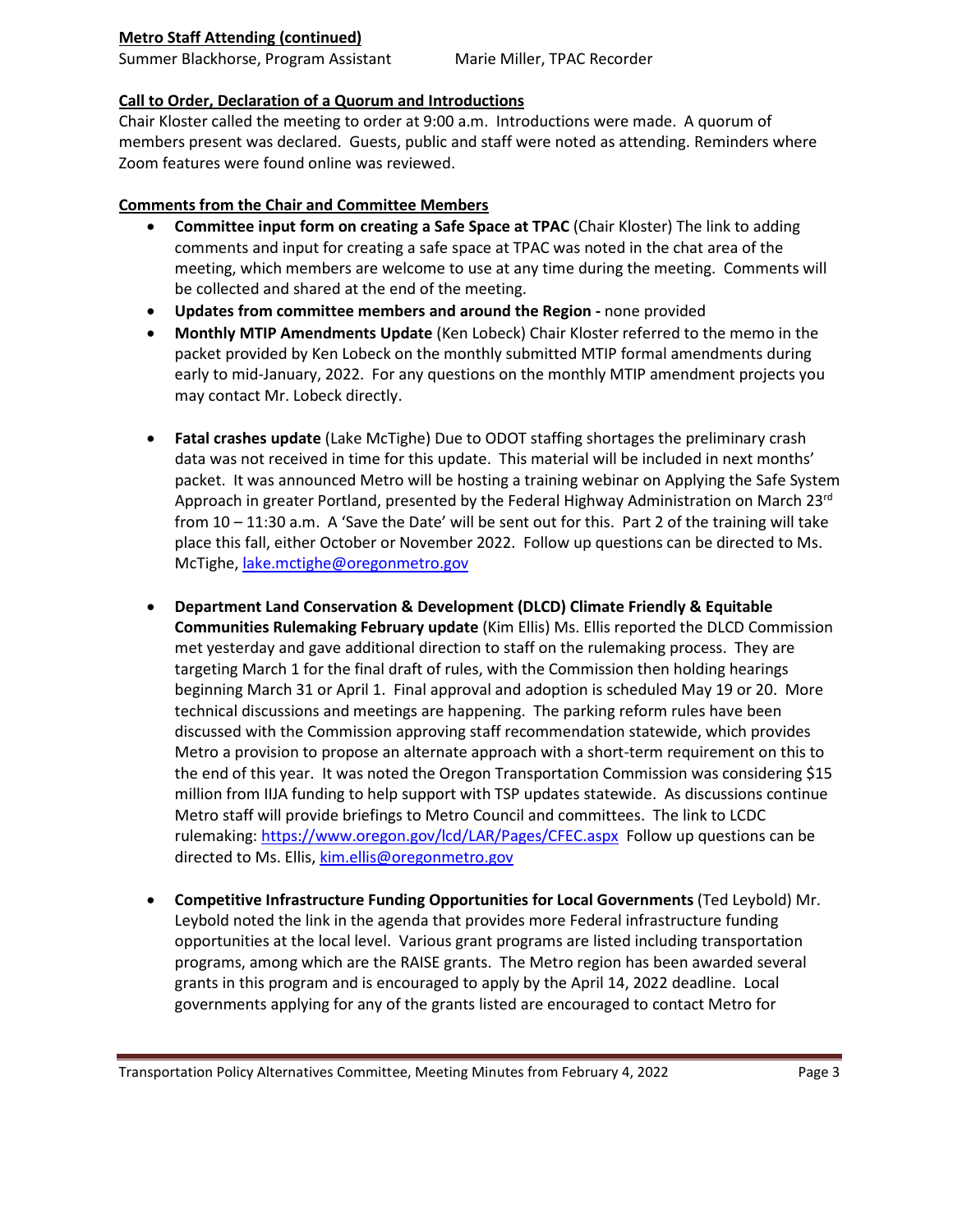assistance and support. Follow up questions can be directed to Mr. Leybold, [ted.leybold@oregonmetro.gov](mailto:ted.leybold@oregonmetro.gov)

**Public Communications on Agenda Items** Chair Kloster noted two letters submitted to the committee that opposed the 2018 Regional Transportation Plan (RTP) Amendment 21-1467, I-205 Toll Project, and the Metropolitan Transportation Improvement Program (MTIP) Formal Amendment 21-5234, I-205 Toll Project. These were submitted by Doug Allen and Will Farley. Both letters were added to the final meeting packet. Doug Allen presented his letter verbally. Chris Smith added verbal testimony in opposition to the two agenda items.

### **Consideration of TPAC Minutes from January 7, 2022**

**MOTION: To approve minutes from January 7, 2022.** Moved: Karen Buehrig Seconded: Jay Higgins

**ACTION: Motion passed unanimously with no abstentions.** 

**2018 Regional Transportation Plan (RTP) Amendment 21-1467, I-205 Toll Project** (Kim Ellis, Metro,

Mandy Putney & Garet Prior, ODOT) Kim Ellis began the presentation with an overview of the Regional Transportation Plan (RTP) amendment process. A brief overview of specifics of the RTP and Metropolitan Transportation Improvement Program (MTIP) and how each processes relate was provided. An upcoming I-205 Toll Project amendments schedule with discussions and consideration for actions was given.

Key concerns have been raised in local and regional discussions, which would be further discussed at the next presentation of this item.

- Future opportunity for local input and ability to influence the project
- Importance of "getting this right" as the region's first effort to implement congestion pricing and desire for a system-wide approach
- Understanding the broader significance of tolling as a new revenue source in the region
- Lack of information on how the funds would be used
- Concern about the risk of the larger Regional Mobility Pricing Project not moving forward to complement this project
- Data on the performance and implications of the project is just beginning to be available
- More clarity will be needed on how diversion to local streets will be addressed and monitored
- Important to get I-205 Improvements Project completed

Mandy Putney, ODOT noted the busy schedule of meetings held in the region providing information on this project in the last several weeks. More information will be shared at webinars in the next weeks. ODOT is committed to partnering with agencies and local governments in the region to help develop the best project possible. Information was shared the night before this meeting, but uncertain if everyone was able to receive this, so it will be presented at this meeting.

Ms. Putney noted the I-205 Improvements Project is currently in the 2018 RTP, for preliminary engineering and construction phases, and is assumed in regional land use and transportation plans. However, the amendment is needed to clarify the source of construction funds for I-205 improvements and then allows ODOT to program funds in the MTIP for additional tolling analysis.

Following recent discussion, recent additions to the proposed project description have included references to HB 3055, clarification that toll revenue can be used on adjacent, connected, or parallel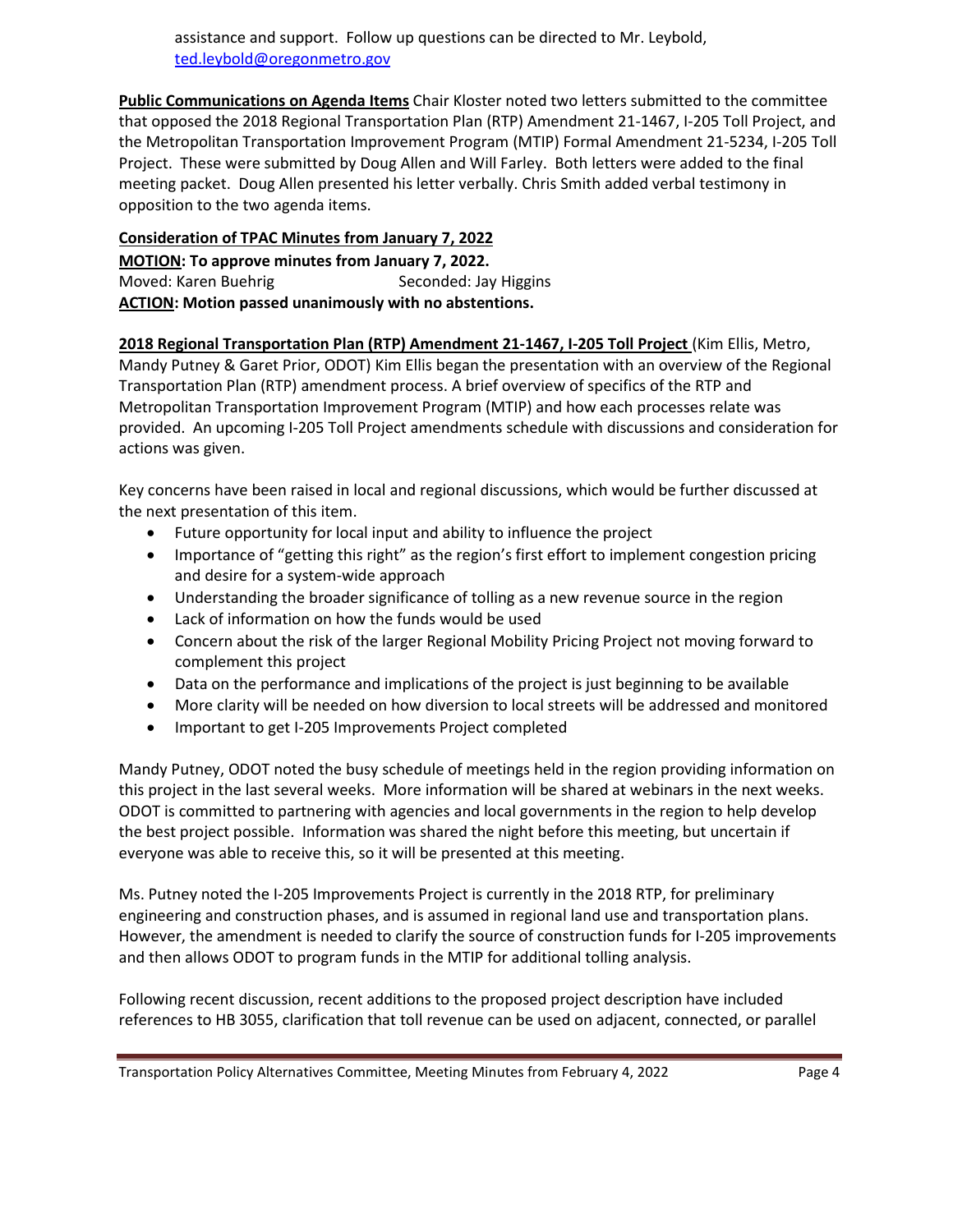roads to reduce congestion, address safety, or impacts of diversion, and ODOT shall implement a method for establishing equitable income-based toll rates to be paid for by users of tollways.

It was noted a yes vote on the amendment allows ODOT to proceed with NEPA to understand impacts and potential mitigation opportunities by amending the tolling project in the Regional Transportation Plan. It also programs NEPA project in the MTIP. Funds were allocated in March 2021 by the Oregon Transportation Commission for that purpose. This vote does not allow ODOT to unilaterally move forward building the I-205 Toll Project, and it does not allow ODOT to turn on tolling immediately. Construction funds will require a separate action and the rate setting process will occur after that.

It was noted more clarity around the financial connection between I-205 Toll Project and I-205 Improvements is needed, given the changed forecast. Other feedback and comments heard by ODOT included that ODOT should combine the I-205 Toll Project and Regional Mobility Pricing Project (RMPP) into one analysis. If not combined, clarify the coordination.

Mr. Prior described why the I-205 Improvements Project and Regional Mobility Policy Project (RMPP) are on different schedules.

• Tolling on I-205 is needed to complete the I-205 Improvements Project, future contracts are dependent on Toll Project schedule

• RMPP requires additional planning work and approvals with the NEPA process, which will begin in late 2022

- Combining projects would delay construction for the I-205 Improvements Project:
- Increasing construction costs and future toll rate
- Delaying congestion relief

Other comments heard by ODOT included that once tolls are in place, the oversight system and longterm plan for mitigation is unclear. Also, opportunities for regional-level decision-making, and depth of input and timing are unclear. A tolling timeline with work streams (policy & operations, I-205, and RMPP) was given. These same work streams were shown on a timeline for Metro/JPACT engagement opportunities.

ODOT also heard feedback on the need for assurances from ODOT now, before allowing the I-205 Toll Project to proceed. Ms. Putney noted HB 3055 is the starting point for ODOT Commitments. These were listed as:

- Better connecting the Regional Mobility Pricing Project and I- 205 Toll Project
- Centering equity and climate
- Supporting transit and multimodal transportation
- Addressing diversion
- Including regional voices (JPACT, Metro Council, etc.) in the process

Noting ODOT understands there are a lot of unknowns and questions before tolling would start on I-205, this amendment would help move forward – in coordination with TPAC – on the next step. Concluding the presentation, ODOT asked what commitments or clarity is needed for your agency to support moving forward with the I-205 Toll Project RTP/MTIP amendment during JPACT.

Comments from the committee:

• Karen Buehrig asked that everyone have the same information being discussed and proposed with the amendment, with knowledge on what the proposed amendment to the RTP is since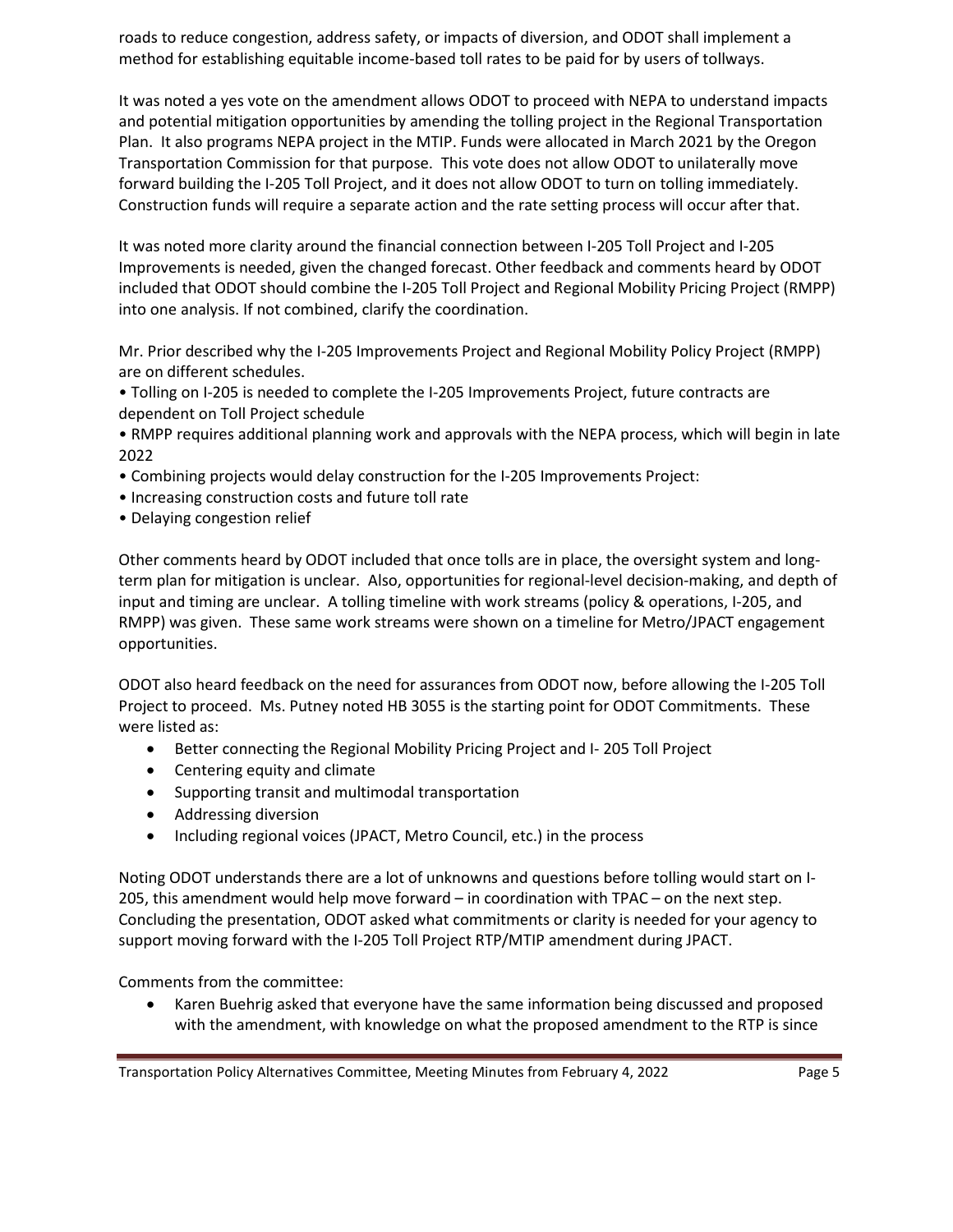proposed changes are emailed out the night before. All TPAC members should have these available. Noting that the presentation showed high-level categories for commitments, details behind these commitments were not provided in meeting materials, and if expected to be discussed at this meeting TPAC should have them available.

It was noted the one-page pdf titled "DISCUSSION DRAFT: 2/2/2022 I-205 Toll Project: Policy and Project Development Commitments was not sent the night before the meeting, but sent to TPAC members prior to the meeting in the morning. Attempts to place the document for viewing during the meeting were made. It was added to the packet following the meeting.

• Jaimie Lorenzini acknowledged the volume of work on this project. Noting the difficulty to be informed with short notice of changes to the amendment language proposed, it was asked to have ODOT talk through these changes and any other edits in addition to the amendment and exhibits.

Ms. Putney shared changes in Exhibit A, which includes additional language:

The proposed I-205 Toll Project would toll I-205 near the Abernethy and Tualatin River Bridges (see Figure 8.13b) to raise revenue for construction of the planned I-205 Improvements Project and manage congestion between Stafford Road and Oregon Route 213 to give travelers a better and more reliable trip. Significant impacts caused by tolling will need to be addressed as part of this project through mitigation, which will be described in the Environmental Assessment under the National Environmental Policy Act process.

As identified in HB 3055, money in the [State Tollway Account] Toll Program Fund may be used by the department to make improvements or fund efforts on the tollway and on adjacent, connected or parallel highways to the tollway to reduce traffic congestion as a result of a tollway project, improve safety as a result of a tollway project and reduce impacts of diversion as a result of a tollway project.

Additionally, HB 3055 specifies that before the Department of Transportation assesses a toll, the department shall implement a method for establishing equitable income-based toll rates to be paid by users of tollways. This shall be done at least 90 days before the date the Oregon Transportation Commission seeks approval from the Federal Highway Administration to use the income-based toll rates, the department shall prepare and submit a report on the method developed to the Joint Committee on Transportation and the Oregon Transportation Commission. The department may also submit to the Joint Committee on Transportation any recommended legislative changes. The report shall be provided to the Joint Committee on Transportation, in the manner provided under ORS 192.245, on or before September 15, 2022.

In addition, Exhibit A reads "The Oregon Transportation Commission approved a Cost to Complete Report for the project that was shared with the Oregon Legislature in January 2018, as mandated by HB 2017. The Cost to Complete Report defines the project scope and recommended a project delivery method and phasing plan to complete the project by 2025, which is no longer possible."

That report captured the understanding of the scope and delivery that we can't do anymore. Full delivery of the I-205 by 2025 cannot happen at this point. Again, from new language added to Exhibit A, "Construction financing for Phase 1A, including Abernethy Bridge and adjacent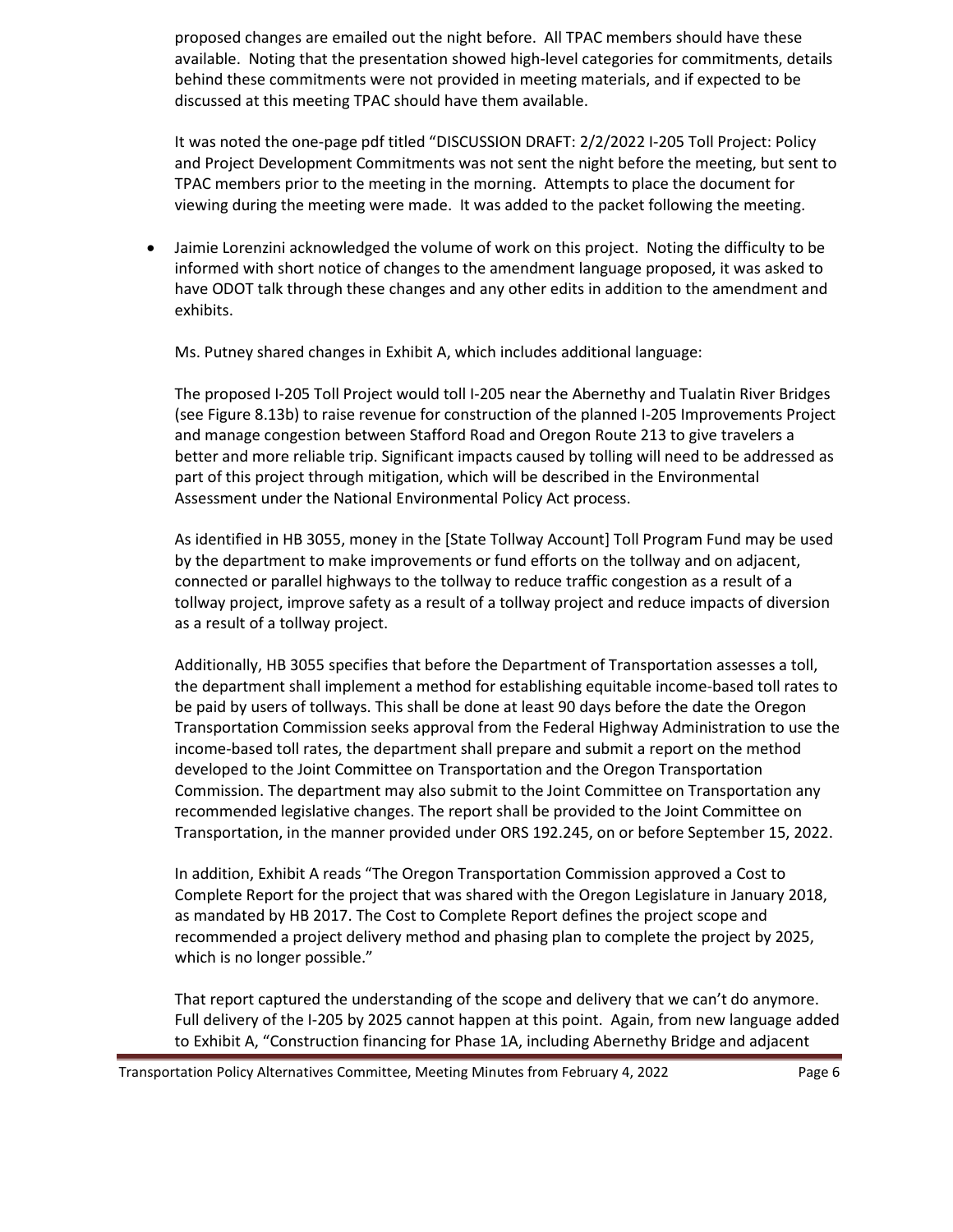intersections, is identified in HB 3055 (2021 Session). Variable Rate Tolls priced to manage travel demand as well as provide revenue will be used to fund the rest of the project (Phase 1B, 1C, 1D and Phase 2)." Phase 1A construction is due to start this summer and end toward the end of 2025.

- Mark Lear asked for clarity on the Oregon Transportation Commission (OTC) limited revenues in a corridor. How far away can diversion be from these corridors before you have reached the limited OTC ruling on revenues? Ms. Putney noted the definition of a corridor will be defined as we move forward. Part of the NEPA analysis identifies potential impact based on preliminary travel information in the area of potential impact. The transportation section of the report is quite large. ODOT is working with partners to share information on intersections in the project area, with 50 different intersections within this area of impact. Mr. Prior added they are looking to find answers on these questions as part of policy decisions.
- Jaimie Lorenzini asked for clarification on the language change that spoke to the broader I-205 corridor and not just Phase 1 of the Abernathy Bridge project section. Ms. Putney agreed.
- Laurie Lebowsky acknowledged the amount of work done by ODOT on this project. It was asked what kind of process there would be if in corridors if the tolling was expanded. Ms. Putney noted the NEPA process, purpose and need statement to find funding to manage congestion for the 7-mile section of I-205 has been done, and they have a separate process that has an expanded process area looking at all I-205 and I-5. If looking at a different project different from either of these two it would need to start at the beginning and then move forward from there. Mr. Prior noted the coordination of regional impact being done with I-205 and I-5 projects.

Comments from the chat area attendees:

- Laura Edmonds: North Clackamas Chambers formally requests that we delay the tolling projects long enough for staff to review changes currently proposed, as well as a delay in order to perform impact studies for our region; costs to commuters, businesses and impacts to surrounding communities due to traffic diversions. There are still too many unanswered questions that still need to be addressed. All this should be understood prior to formal approval of tolling.
- Paul Edgar: In discussions direct with Senator Wyden on Tolling and the adverse effects it would create with diversion, he stated it was unfair. We asked why the Bi-Partisan Transportation and Infrastructure bill could not be allocated to this I-205 Improvement Project and he thought it should. We cannot allow this proposed amendment to fund phase 1A of the I-205 Project to advance with wording that attaches Tolling as the Funding source. The diversion on to the historic Arch Oregon City - West Linn Bridge will kill downtown Oregon City and there is NO Way to mitigate that. Diversion will flood side streets, roads, highways and bridge that are not designed to safely handle that diverted traffic. Tolling will increase accidents and injuries and deaths, disproportionately in Clackamas County.
- Paul Edgar: The commitment process should move forward but without the financial link to Tolling. We do not want a delay, we in Clackamas County and the city's have to understand what you do to prevent disproportionate harm that cannot be mitigated, as there is limited options to get across the Willamette River for 50 miles and if the I-205 Abernethy Bridge is Tolled, it is easy to see a minimum of 25% diversion factor and that mean major impacts of 25,000 vehicles going everywhere.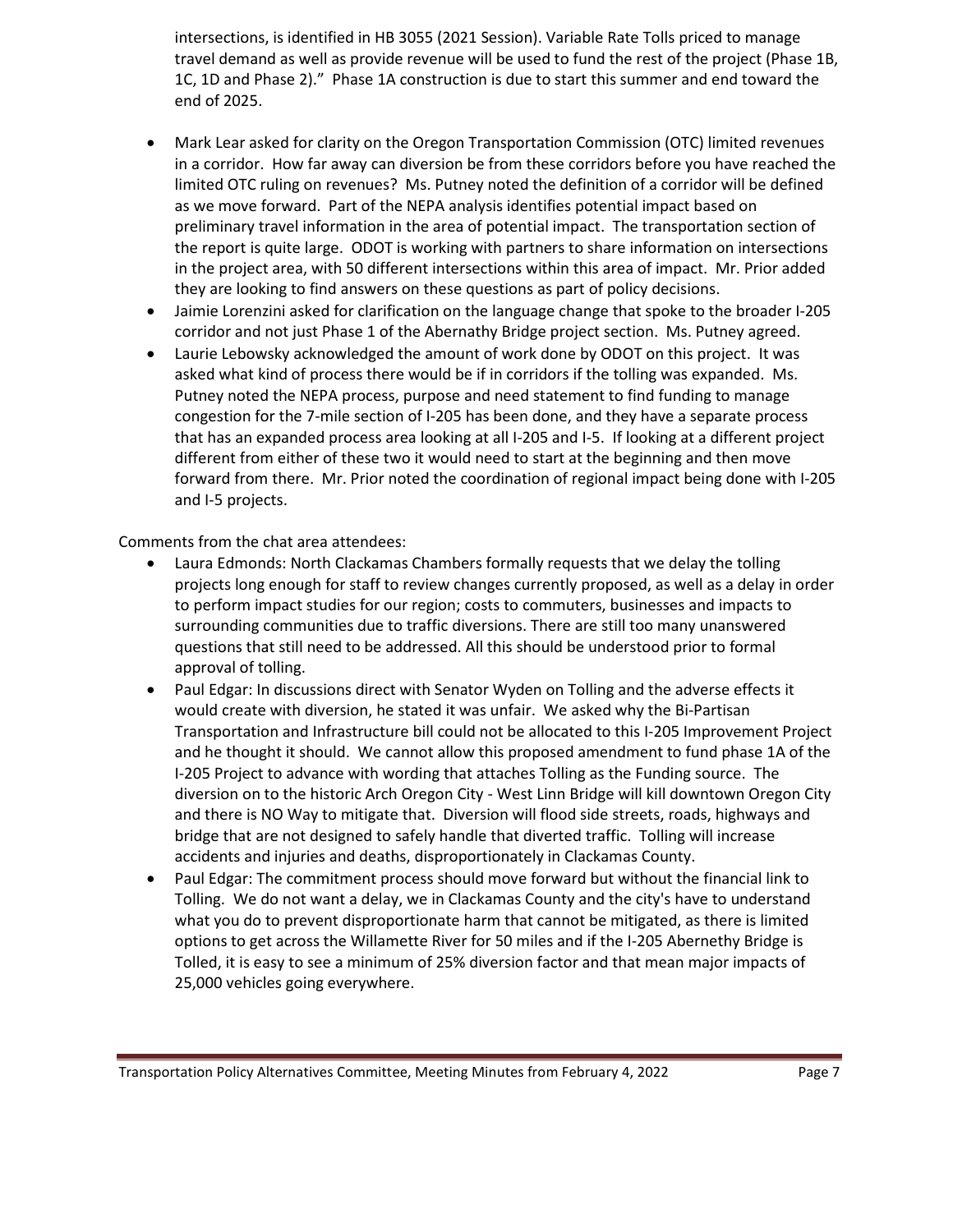**MOTION: To recommend approval to JPACT on Ordinance 21-1467 amending the 2018 RTP on the I-205 Toll Project to include the preliminary engineering phase of the I-205 Toll Project, and to clarify the financial connection of the I-205 Toll Project to the I-205 Improvement Project.**  Moved: Tom Markgraf Seconded: Laurie Lebowsky

Discussion on the motion:

- Tom Markgraf noted TriMet has been deliberating this issue for a long time which is big, complicated and contains a lot of unknowns. There is a need to continue studying this so we understand how it will work. Analysis on diversion has not been done yet and remains unknown. TriMet is working with Metro and ODOT on modeling and analysis all trying to understand this with the financial situation, and feel we need to move forward. It was noted this is not the end point but continuing the study of it. TriMet is supportive of ODOT in this effort.
- Karen Buehrig acknowledged the time with this discussion and all the hard work put into this. Understanding the new language of the amendment given just the night before is challenging, especially as a staff member who supports our elected officials and jurisdictions. It is hard to adequately evaluate the information. Regarding the packet of materials, the RTP amendment did reflect our past TPAC meeting and what was discussed in Dec. with JPACT. Between the time of JPACT and when we received the material, it was difficult to tell how the comments ODOT has heard was folded in.

At this point in time Clackamas Co. does not believe these amendments are acceptable. The County has a request to be able to make sure that these commitments have been talked about at a very high level, but not currently in an equitable way for all of us to see what we are talking about. More time is needed for us to give an appropriate recommendation to our JPACT representatives.

It was proposed to delay one month action on this amendment. The RTP is the regional policy document on transportation, and we are talking about amending the policy. Currently in the RTP is says "congestion pricing in an important tool", but does not give guidance on how to use this tool. As a region our jurisdictions want to be involved in how that tool is to be used, and better understand how that is connected. There is a gap between congestion pricing and strategy, and how we implement the tolling program.

The County has communicated with ODOT that I-205 isn't tolled until we know that the full Regional Mobility Pricing Project is approved. We want better understanding of how the I-205 and RTP fit together and that we're not getting too far ahead of ourselves. Better connection is desired. It is important to establish an agreement for a formal structure for input and process in regard to the local jurisdictions. This would work in partnership with EMAC with their direct responses to the OTC on issues of equity. We need direct connections to the OTC for the local jurisdictions to have information on impacts with local roads. Having this in the commitments with a committee formed to develop fully, in long-term engagement of the I-205 project and RTP was suggested. This is a critical piece of our future transportation system and it was stressed that being able to take this next month to work to make sure we get this right was preferred.

• Jay Higgins noted he shared many of the same concerns. He agreed more time is needed to fully evaluate the new language and list of commitments, and where this fits in the process. ODOT was commended for their efforts in sharing information and responding to comments on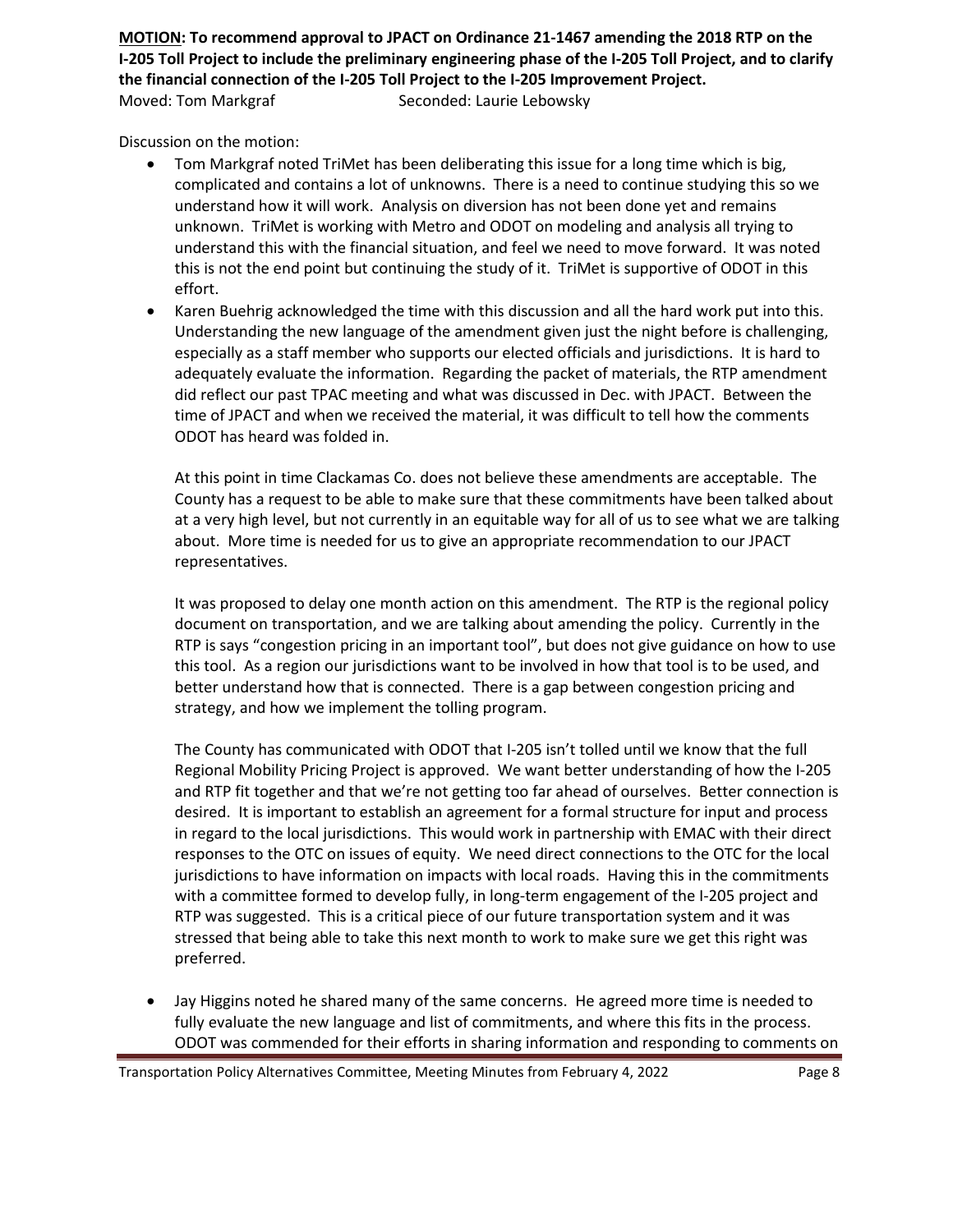what they are hearing. The five high level bullets (HB 3055 starting point of slide show) was great, but specific details have yet to become known. This has not been done so as a region yet, so it is hard to say yes with approval of amendment. It was suggested to table the amendment and wait a month to sort out details and then recommend to JPACT the revised amendment.

• Chris Deffebach noted the Washington Co. Board submitted a letter to approve the RTP Amendment. In this letter they expressed a desire for the program to be successful, look to improve travel times, and addressed equity, mitigation and suggested travel options. The letter also addressed continuing work to find answers to concerns. Future analysis of data and building upon past legislature with bottle neck projects authorized by HB 2017 and other actions. That was the basis of support with this letter.

However, it was noted this is one of the biggest regional projects that has surfaced in years. The County supports ODOT in work to identify commitments for better clarity on this project. Agreement was given to Ms. Buehrig's comments, but questioned how to proceed with them. It was noted that a timeline that goes several years is difficult to plan with much unknown. But if we wait to know everything we'll never get started. The County wants to support the RTP amendments but recognizes we have more work to do to develop the amendments. Questions were noted on how the commitments are attached or included in the amendments. Ms. Deffebach agreed more time is needed before sending comments to JPACT with suggested TPAC meeting to work through direction on these issues.

• Jaimie Lorenzini recognized ODOT as a partner and wanting success in this project. Respectfully a request to delay action on this amendment was made, so that ODOT has the best foundation to develop the needed PE phase of the project. Recognizing quick delivery to answer concerns, this still leaves little time to evaluate the materials produced yesterday and realistically we need to pause and check in with the impacts on communities to be sure they are included in considerations.

In addition to the proposed commitments, consideration of not only the long-term mitigations but also the short-term impacts and being prepared to offer a suite of resources to communities, including but not limited to land incident management and capital to adjust traffic flows. It was suggested to work some of these issues into the commitments to recognize we will come back to them later in the NEPA process. The request to delay action on the amendment to drill down into these commitments for NEPA can help produce a more successful project in the long run.

- Don Odermott noted this is a significant decision we are facing and need to get this right. He echoes previous comments of having information come out on such short notice and with responsibilities coordinating will the cities of Washington County this is difficult. Agreement was given to delay this action for no more than one month. It's an important project with important set of approvals and we need to get there.
- Karen Williams noted that given the conversation leaning toward either a delay or needing more time, she offered considerations rather than amendments for ODOT and JPACT to consider. One, the list of commitments to include a commitment that to the greatest extent possible be environmental assessment when the results are conveyed. That there will be every effort made to convey how each access of the combined projects (tolling and improvements) affect emissions of criteria pollutions air toxics and greenhouse gases.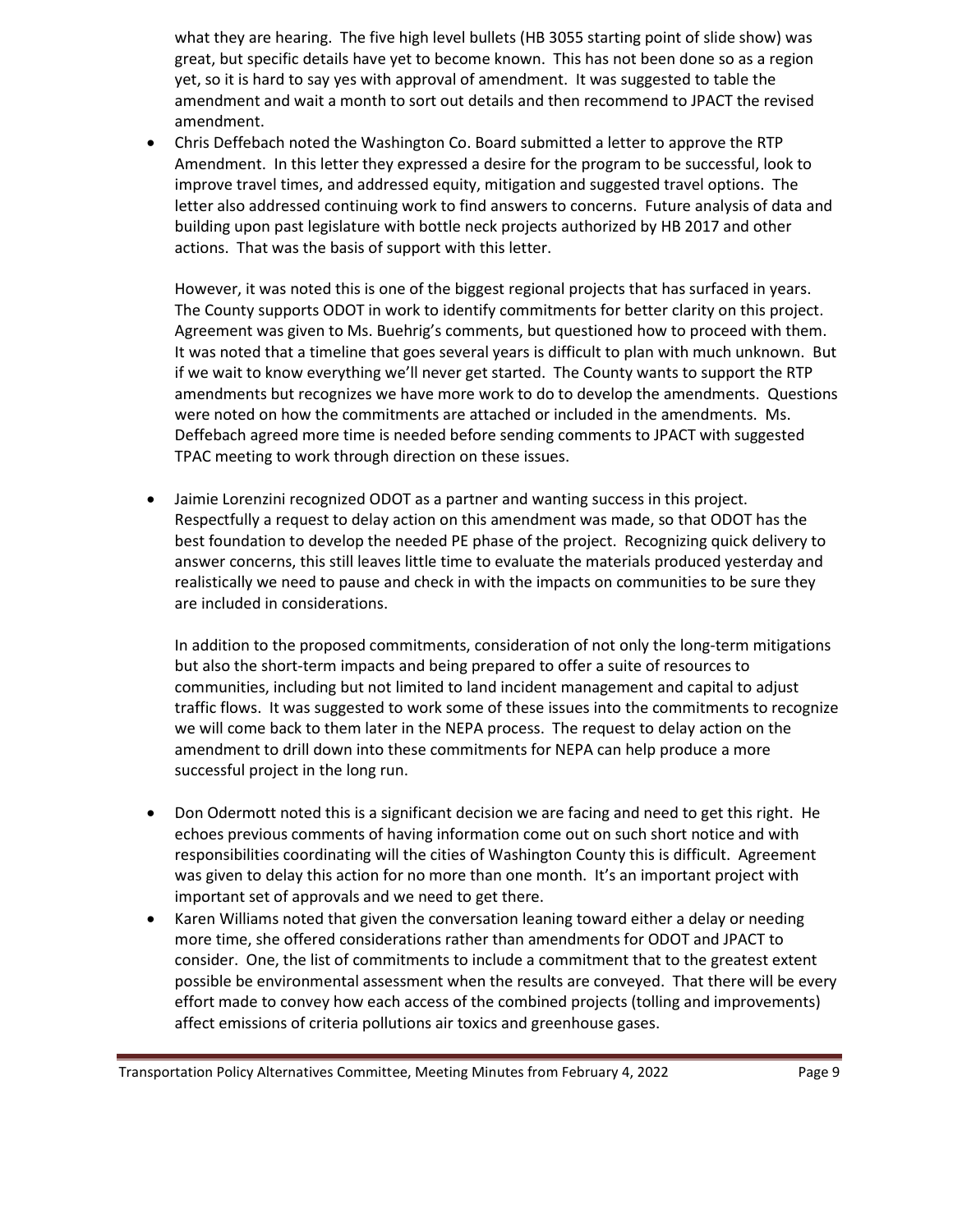Second, the amendment language itself be amended, specifically the PE language, to include the need for tolling revenue to address also mitigating effects of air quality affects, in addition to mitigation effects of safety, diversion and congestion. Specifically, toll revenue can be, and should be, used to mitigate effects of adverse air quality.

• Mark Lear noted that establishing congestion pricing in the region has to be very difficult. And having really good policy support for this is important. There is total understanding of how hard it is to see these projects get delayed and have inflation affect budgets. But what we're trying to do in the region is not have just one congestion pricing project, but have a system. From what is heard the jurisdictions are going to need clear information talking about this issue. If we're not careful and move these projects quickly and not see how they work together, we have the potential to delay even further a much bigger investment in total projects. Mr. Lear strongly supports taking more time to understand that we have the policy right. Policy should guide the implementation of a region-wide system.

Communities need to be part of the storytelling on these projects. Right now there seems to be a disconnect. Last JPACT meeting the City of Portland representative made it clear the more clarity was needed. At this point Mr. Lear can't supply that clarity for her. The commitments don't have enough detail such as a non-toll travel available option. Mr. Lear is not supportive of these amendments.

• Laurie Lebowsky asked if we delay how that impact the ODOT timeline would and work happening. Ms. Putney answered per the one month delay discussion, ODOT would continue to move forward sharing analysis and able to adjust if needed. If the amendment could be considered first, then further considerations with analysis and final list of commitments later that might be a process.

If another schedule adjustment in a month with specific feedback and information is available they could come back in a month's time. It was suggested to have TPAC work with JPACT and MPAC during the month. ODOT has the ability to prioritize this; it's crucial foundation for this project. More refinement will continue as we move forward. Some parts will be a working document for quite some time. It was noted ODOT will have soon preliminary information on traffic analysis and start working on solutions for the impacted areas. This will be compiled and presented to the region this summer. The final environmental assessment is due at the end of this year. It's important to understand the impacts on travel changes with this project.

- Chris Ford noted the good comments and conversation. He concurred on this being a big project that is complex with not all questions answered. Currently the preliminary engineering is not in the RTP, but the project needs this funded for the work planned to continue to find more answers and keep the conversation going.
- Allison Boyd noted that Multnomah County supports the project as long as ODOT can demonstrate progress being made on transit and transportation alternative options on lowincome tolling and incorporating the I-205 project in the Regional Mobility Pricing Project. The high level commitments are making progress with more refinement on details needed. Multnomah County is willing to work with ODOT on this. If this could happen before JPACT, great. If not just keep the project moving forward.
- Karen Buehrig asked a procedural question if she could make a motion to delay the motion on the table, and have this action considered at the March TPAC meeting.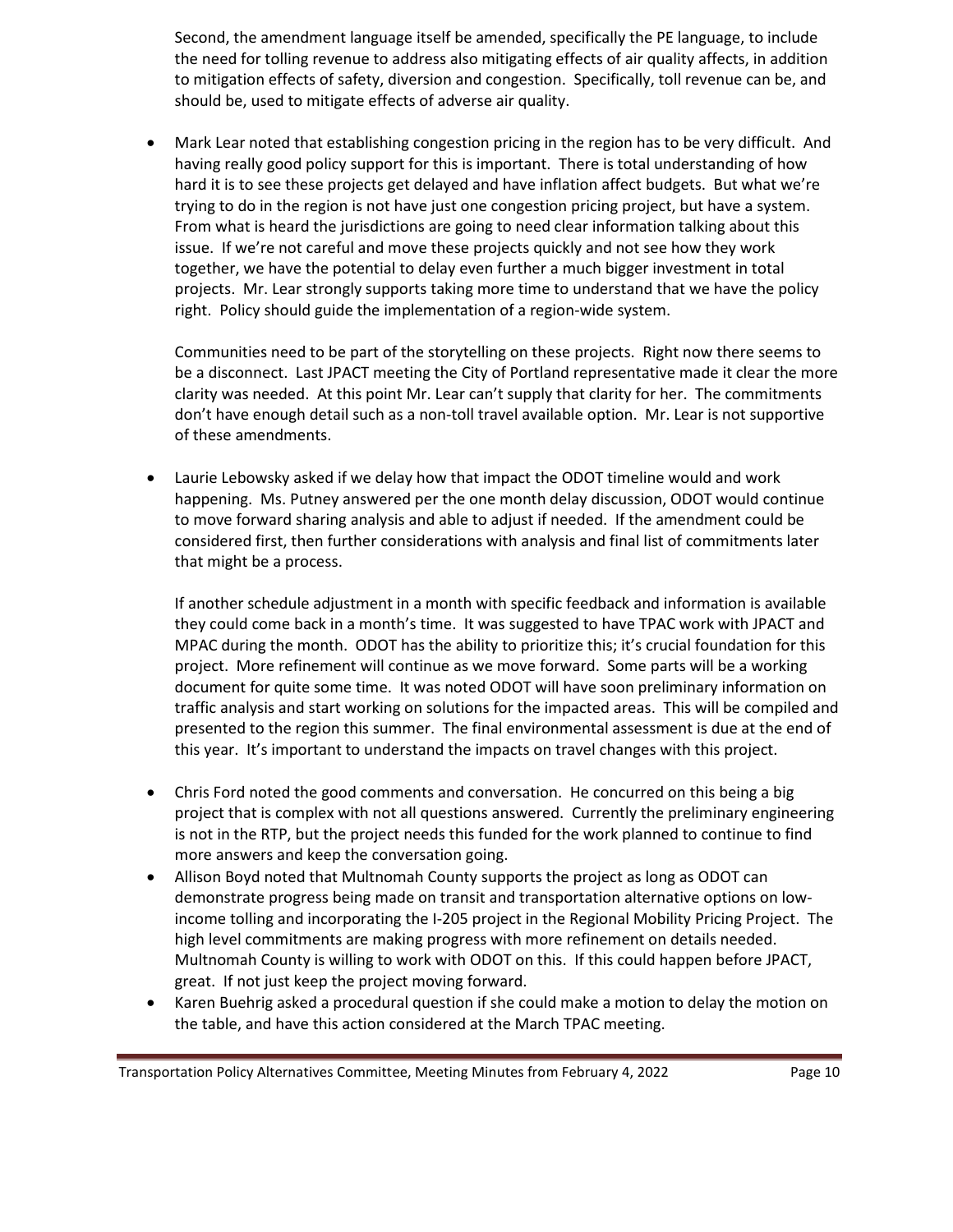Chair Kloster recommended discussion currently be completed, then have Tom Markgraf finish comments from his motion with any edits or changes to his motion, then call the question. Following clarification questions on motions, Michelle Bellia with Oregon Metro's Attorney office noted that it was fine for a member to move to postpone to a different date an action while a motion is pending. This type of action takes precedence over a motion or a motion to amend. With these clarifications discussion continued on the agenda item.

- Chris Deffebach recognized the concerns mentioned and need for more time to bring this to a recommendation to JPACT, knowing that not everything will be known without taking a risk and leap of faith as we continue to work together to clarify more of the process in the next month. It was noted that TPAC's role is to recommend to JPACT actions, including concerns and consideration of more time needed, if necessary.
- Tom Markgraf appreciated the conversation and comments. Noting involvement in many large projects, it was recognized the difficulty of what ODOT was trying to manage. It was noted it was a JPACT decision and the end, but good conversations shared.

**MOTION: To delay the vote on the recommended approval to JPACT on Ordinance 21-1467 amending the 2018 RTP on the I-205 Toll Project to include the preliminary engineering phase of the I-205 Toll Project, and to clarify the financial connection of the I-205 Toll Project to the I-205 Improvement Project, that is currently on the table, to the TPAC March 4, 2022 meeting. In the next month we work with ODOT on details and refinements of the commitments and are able to review the amendment language and materials issued to TPAC the night before. This language will be communicated to JPACT requesting them to delay action until after the March 4 TPAC meeting.** Moved: Karen Buehrig Seconded: Jaimie Lorenzini

Discussion on the motion:

- Laurie Lebowski asked from Karen Buehrig was the commitments meant. Ms. Buehrig noted these referred to list that ODOT started that fall under the five categories discussed in our presentation, which would allow the ability to review and discuss what's missing from the jurisdictional perspective.
- Lewis Lem asked if these conversations would be forwarded to JPACT to help inform them on the concerns and considerations. Chair Kloster noted staff would be sending their summary of the conversations to JPACT.
- Chris Ford acknowledge a great job Chair Kloster was doing managing a complex issue. He noted he was challenged by the current motion to delay action one month. It seemed from a logical standpoint it would suggest TPAC did not trust ODOT to come back next month to continue discussion on these concerns. JPACT could chose to move forward on the issue without the recommendation from TPAC. It was asked if a motion to just proceed with the understanding that ODOT would come back next month and continue to come back to discuss these commitments.
- Jaimie Lorenzini acknowledged Mr. Ford's comments, in that some point this needs to move forward beyond TPAC. So much good work has produced good information, but since only received yesterday there is not enough time to go back to communities to share this with them. The one month provided gives breathing space to connect with the people that will directly be impacted, and to build consensus. My hope is this that in this month we can drill down into the commitment list, as they are a framework we need for the NEPA study as a good foundation to be successful. The opportunity to have dialogue to understand how we work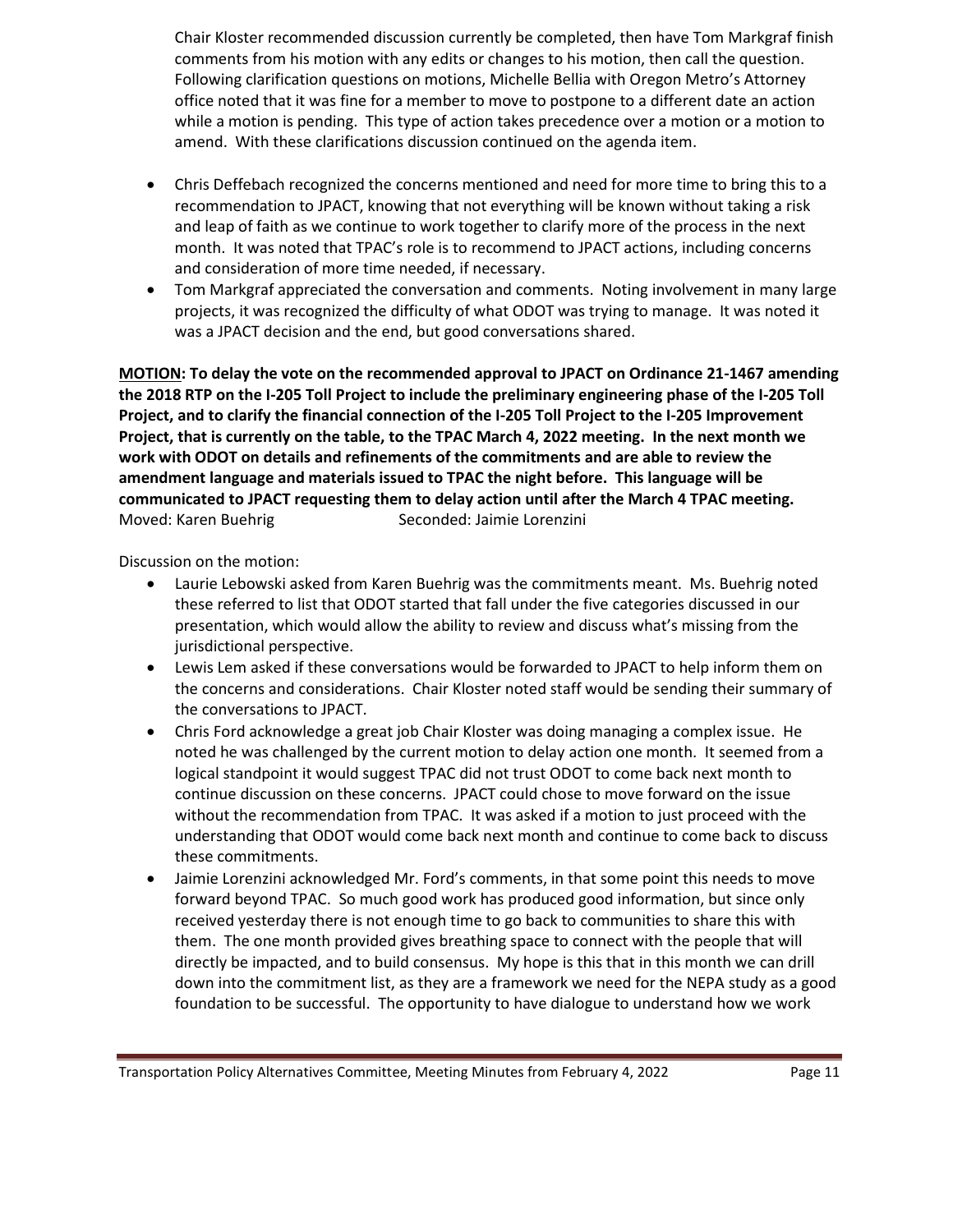together for NEPA to create a project for a good legacy will help set precedence for the next project.

- Mark Lear noted that TPAC is responsible to help elected officials and other decision makers, and have JPACT understand the issues. As technicians, TPAC does this work and has not had enough time with the information forwarded to review and evaluate. In regard to ODOT coming again at the next meeting to share more information after JPACT has taken action, it was noted this is our first shot at doing congestion pricing in the region. For technicians to say we don't have enough information to confidently recommend this amendment would not be advised. It was noted that working with ODOT to help get this information to understand concerns and understand the process and address the list of commitments was a winning strategy for this and further processes in the future, and supported the one month delay.
- Chris Deffebach agreed this is a big regional issue, and we can't use this to avoid tolling. It was acknowledged there are strong viewpoints on the issue and not always possible to solve everything. But we can propose agreed upon commitments that we feel good about to bring forward to JPACT. We need to keep working together. At this point it makes the most sense to delay one month for further discussions.

**MOTION RESTATED: To delay the vote on the recommended approval to JPACT on Ordinance 21-1467 amending the 2018 RTP on the I-205 Toll Project to include the preliminary engineering phase of the I-205 Toll Project, and to clarify the financial connection of the I-205 Toll Project to the I-205 Improvement Project, that is currently on the table, to the TPAC March 4, 2022 meeting. In the next month we work with ODOT on details and refinements of the commitments and are able to review the amendment language and materials issued to TPAC the night before. This language will be communicated to JPACT requesting them to delay action until after the March 4 TPAC meeting.** Moved: Karen Buehrig Seconded: Jaimie Lorenzini **ACTION: Votes to approve the delay: Karen Buehrig, Allison Boyd, Chris Deffebach, Lynda David, Mark Lear, Jaimie Lorenzini, Jay Higgins, Don Odermott (from chat, not accepted), Karen Williams, and Lewis Lem. Vote to not approve: Tom Markgraf and Chris Ford. Abstaining: Laurie Lebowsky.** 

**Motion was approved.**

**Metropolitan Transportation Improvement Program (MTIP) Formal Amendment 21-5234, I-205 Toll Project** (Ken Lobeck, Metro) – *This item was not presented due to deferred action on prior item agenda.*

**Regional Flexible Fund Allocation (RFFA) revenue forecast update** (Margi Bradway & Ted Leybold, Metro) Margi Bradway began the presentation by explaining how quickly this addition of funds in flex funds became known, with a fairly quick time in which to decide where the funds would be allocated. Metro staff has coordinated with ODOT to forecast expected transportation revenues provided by the new IIJA authorization legislation. Revenue increases have been forecasted for the existing federal transportation revenue streams that flow through MPOs: Surface Transportation Block Grant (STBG), Transportation Alternatives Program set-aside (TAP), and Congestion Management & Air Quality (CMAQ). The increase in these funds forecasted for Metro through the federal fiscal year 2027 above the previous pre-IIJA forecast is approximately \$10.4 million.

Ted Leybold presented information on how these investments fit with the revenue forecast with original RFFA allocations planned. Metro wants to update the forecast we did to include the program direction adopted last fall with these new numbers. The updated forecast predicted is approximately \$10.4 million, which is larger than expected. It was noted the IIJA also created a new funding program, the Carbon Reduction Program, which like the STBG funding program, has a portion allocated by State Departments of Transportation and a portion allocated by large MPOs such as Metro. This funding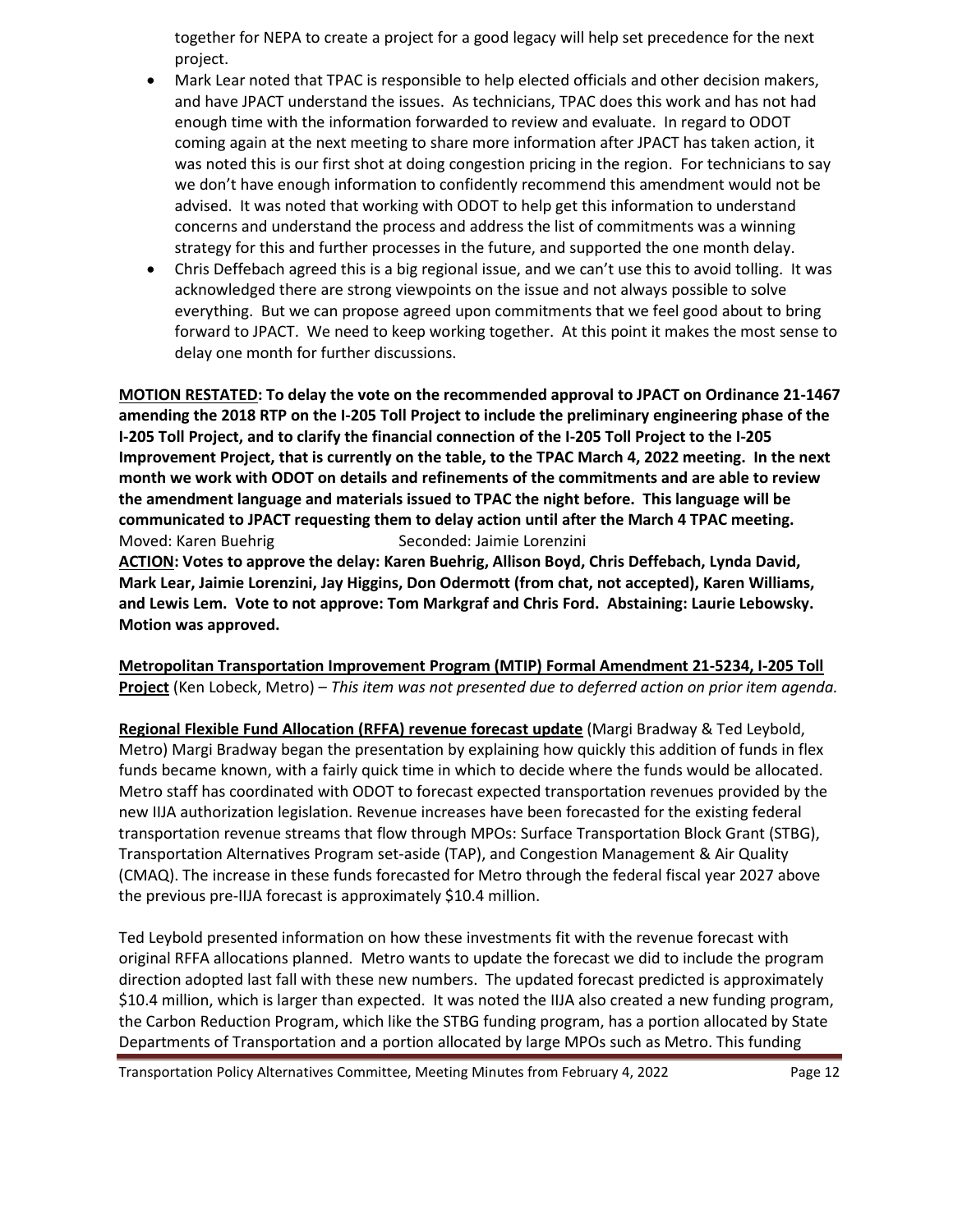program has its own unique policy objectives and eligible activities and will be subject to federal rule making to provide further direction and guidance on its implementation. In order to expedite the expenditure of IIJA funds, Metro will separately propose an approach to allocating these funds to transportation projects and programs, and will be presented to TPAC when appropriate to deal with these funds.

The memo sent to the committee has laid out a proposal with the existing 2-step split of RFFA for the \$10.4 million. It was noted TPAC is not taking a vote on this proposal at this meeting, but staff is interested in feedback for the proposal to get the conversation started quickly. It was decided to make the split between steps in funds that same as original percentages; Step 1 40%, Step 2 60%. Minus the bond fund repayment, the total amount in the existing cycle is \$77 million, now adding this additional \$10.4 million for RFFA considerations.

#### Per memo:

#### Local Projects – Add \$6.1 million to future allocation (Step 2)

\$6.1 million is proposed to increase the funding available for RFFA Step 2 to award to local projects. This would bring that funding to a total of approximately \$47.35 million. This is in addition to \$20 million of Metro Parks Bond funding for trails projects being administered in a process coordinated with the allocation of RFFA Step 2 funding. This is an increase from previous cycles.

#### Region-wide Strategic Programs - \$4.3 million (Step 1)

*Project Development and Grant Application Support for IIJA Discretionary Revenues: \$3.5 million total*

The IIJA has authorized \$100 billion of funding available through competitive grant application processes – both by increased funding within existing funding programs, including New Starts and Small Starts transit capital programs, and creating new competitive funding programs.

#### Federal Discretionary Grant Application Support: \$.5 million

This \$.5 million allocation will be utilized to provide resources to make regional priorities competitive by securing consultant support for the region's priority federal discretionary grant applications.

#### Regional Corridor Planning and Project Development - \$3 million

Our region needs to spend funds on project development in order to be competitive with applications from other cities. Given that ODOT is going to take the lead on developing major highway projects in our region, Metro should focus on further project development on the top three corridors identified by stakeholders in the 2020 Transportation Measure (aka T2020) which are: 82<sup>nd</sup> Avenue, TV Highway and McLoughlin Ave.

*Transportation System Management and Operations (TSMO) strategic plan implementation: \$.5 million* This allocation would support TSMO projects focused on enhanced mobility, deployment of new technology, and communications infrastructure to provide trip option information to the public.

#### *Regional Photo (LiDAR) program - \$300,000*

The Regional Aerial Photo Consortium (the Consortium) is an informally organized group of local governments and special districts in the Portland metropolitan area. The Consortium, administered by Metro, has pooled resources to share the costs and leverage public dollars for the purpose of acquiring high-quality aerial photography and fixed-wing aircraft LiDAR collection since the mid-1990s. Consortium products are available exclusively to contributing organizations for 3 years and then released as web services to the public through Metro's Regional Land Information System (RLIS).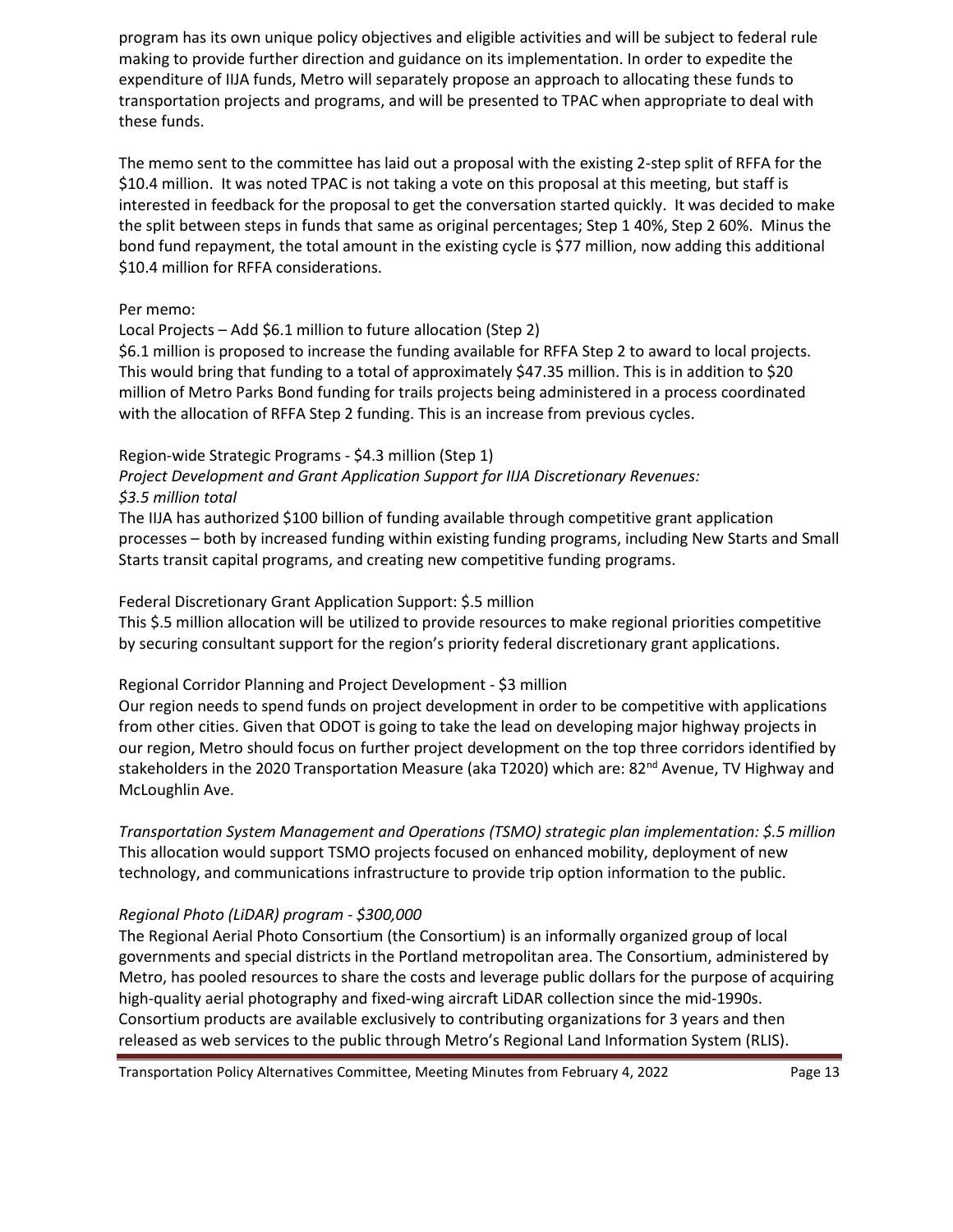Comments from the committee:

- Mark Lear noted one of the challenges we have in using this money with IGA grants is needed intent for the funds before 2025. Will the funds be available or possible sooner? Mr. Leybold indicated the new bill states that as soon as we get the appropriations increased capacity may start this year, 2022. It will be part of the 2025-27 RFFA allocations.
- Chris Deffebach noted that with many IGAs proposed we should be prepared to go after them. It was suggested we be strategic on how we go after funding since the limited amount will only go so far. It was asked if we might set aside some funds for matches with development grants which can be key to leveraging for additional funding. Regarding the consultation services, this is a good idea since proven to help with limited resources. Concern given however on amount of money and time spent making a big process of this, and questions on who would get access to this consulting money with what criteria. Ms. Bradway noted a possible cross-team to help design this process.
- Chris Ford noted this came up quickly and ODOT is still reviewing the information, and agreed that investment with good grant writers' help in project funding capabilities. Step 2 is another conversation at the RFFA table. ODOT feels the focus on safety is important. In conversations about what should be the top corridors to identify for funding, it was noted the transportation measure did not pass and times have changed. It was asked if these are the only corridors or top corridors now. It might be needed to reassess them. Ms. Bradway noted this proposal would be brought back to TPAC next month in more concrete details from feedback and discussions. We need clarification in terms of how to proceed with the policy framework.
- Tom Markgraf noted the proposal makes sense and TriMet will definitely support this.

#### **2024-27 ODOT Administered Funding Program – Infrastructure Investment and Jobs Act (IIJA)**

**Funding Scenarios and Timeline Update** (Chris Ford & Glen Bolen, ODOT) Chris Ford noted that TPAC can watch the Region 1 Area Commission on Transportation meeting on Monday night for a very similar presentation from Travis Brouwer:<https://www.oregon.gov/odot/Get-Involved/Pages/ACT-R1.aspx>

It was also recommended watching the Jan 20 OTC presentation and discussion. Go to 5:25 in the YouTube recording:<https://www.youtube.com/watch?v=hH1oBo7sCio>

#### Following the presentation:

ODOT staff presented 4 funding scenarios. Public comment suggested others. For more detail, see ODOT's memo to the OTC with proposed funding scenarios (on the last page of the packet: [https://www.oregon.gov/odot/Get-Involved/OTCSupportMaterials/Agenda\\_K\\_IIJA\\_PACKET.pdf](https://www.oregon.gov/odot/Get-Involved/OTCSupportMaterials/Agenda_K_IIJA_PACKET.pdf)

Look for an online open house in February, and we encourage providing written comments through the OTC public comment form or verbal comments at OTC meetings on February 17 and March 10. OTC's action on IIJA funding is anticipated for its March 30 meeting. Public comment can be provided here: <https://www.oregon.gov/odot/Get-Involved/Pages/OTC-Comments.aspx>

It was noted that \$200 million IIJA funding would come to the state incrementally every year for six years. Projects and programs would need to use this by end of each fiscal year or lose it. However, STIP may help cover some of the obligatory needs since this covers 3 or 4 year cycles. Amendments may be needed for these purposes.

Oregon Transportation Commission meetings were noted, which include opportunities for public comments. Proposed investment areas listed in the presentation (added to the packet following the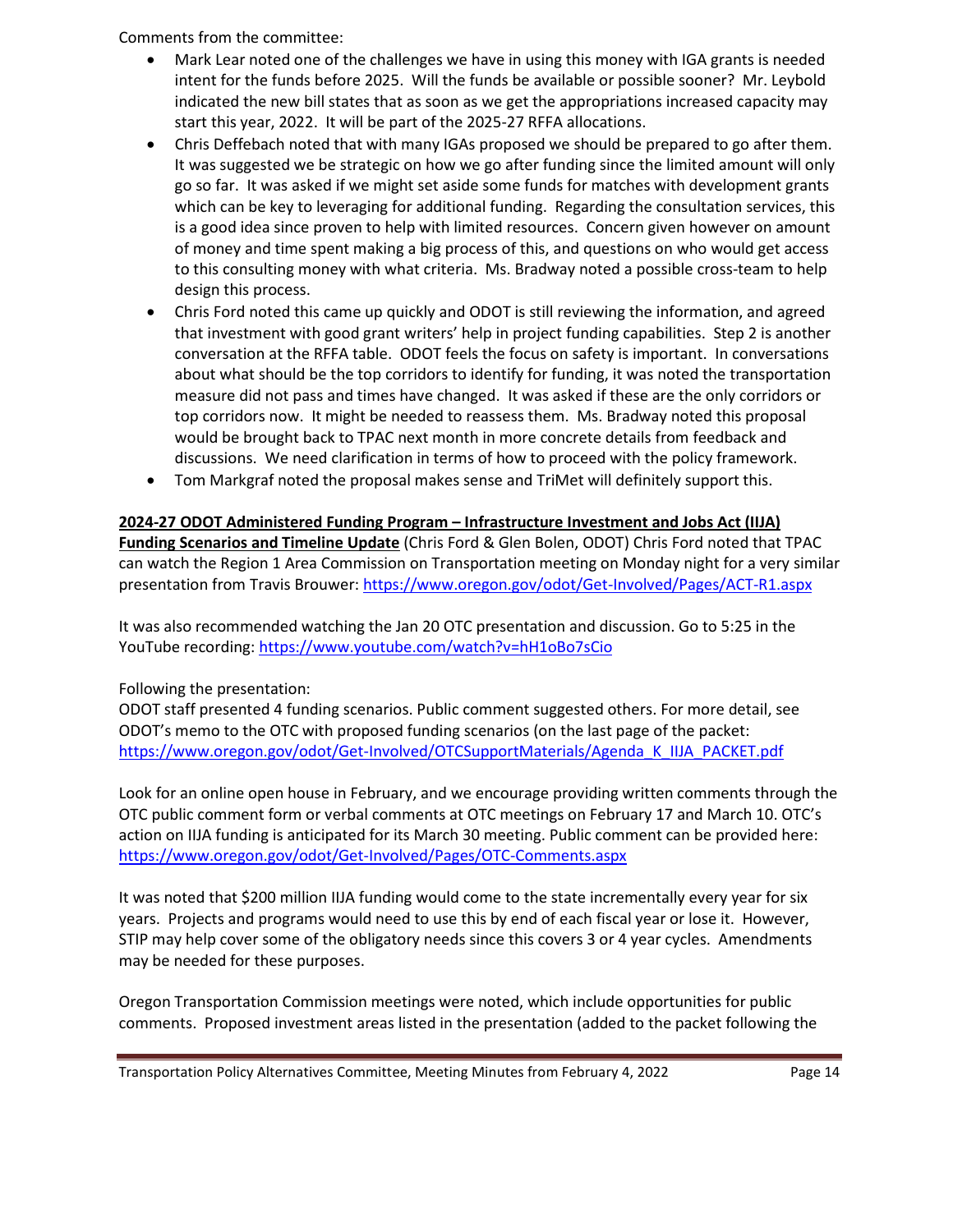meeting) were noted. It was noted that the region needs to act strategically and quickly in order to get funds moved along in the most beneficial manner.

**Public and Active Transportation selection process input** (Jessica Horning, ODOT) The presentation began with an overview of the Pedestrian and Bicycle Strategic Program identified funding and program goals; Address gaps for people walking and biking on the state system such as missing sidewalks, bike lanes, and crossings, prioritize projects at locations that provide an equity and safety benefit and identify cost savings through leverage with other ODOT projects such as repaving or curb ramp replacement at high priority pedestrian or bicycle locations.

The project selection strategy was described with emphasis on cost-effectiveness and project readiness and capacity. From the draft 150% project list, six projects have advanced for 2021-24 delivery, and 32 projects are now being scoped. Included with project website and discussions are meetings statewide, an online open house was held between September through October, 2021. Responses from this was shared.

Next steps in the program:

- Develop framework for 150% list transition to 100% list
- Strategy for any additional IIJA funds
- Identify 21-24 PE needs
- Communicate back to public 100% list
- Do better. Identify program improvements in public engagement and internal processes.

Now through May 2022 staff will receive and review info from scoping teams, assemble preliminary statewide programmatic ranking, acquire ATNI scores (overall, safety, equity),discuss risks and changes from scoping, ask regions to rank priorities, meet with other program managers, determine joint priorities for leverage projects, and identify other bundling opportunities. TPAC was asked to share their ideas and input on what other filters or lenses might be applied.

Comments from the committee:

- Mark Lear noted hearing that almost half the BIPOC population in the state is inside the Metro boundary. When allotting funding in regard to communities, how does that concentration of population within certain centers help inform your decision making. Ms. Horning noted the criteria used in the Active Transportation Needs Inventory, with a link provided: www.oregonwalkbike.org under the "data and research" section. Included in the criteria is Transportation Disadvantaged Communities, Transit Stop Data and Access to Scenic Bikeways/Other Bikeways.
- Jay Higgins inquired how this is related to the Safe Routes to School grant programs open now. Ms. Horning indicated these two programs are along the statewide highway system. In the 2024-27 STIP one of the changes made is that \$10 million was set aside in the SRTS, addressing them on the statewide facilities, removing ODOT from that competitive grant process. This allows more funding for the local jurisdictions to use these funds that need them.

**Committee comments on creating a safe space at TPAC** (Chair Kloster) - No comments received.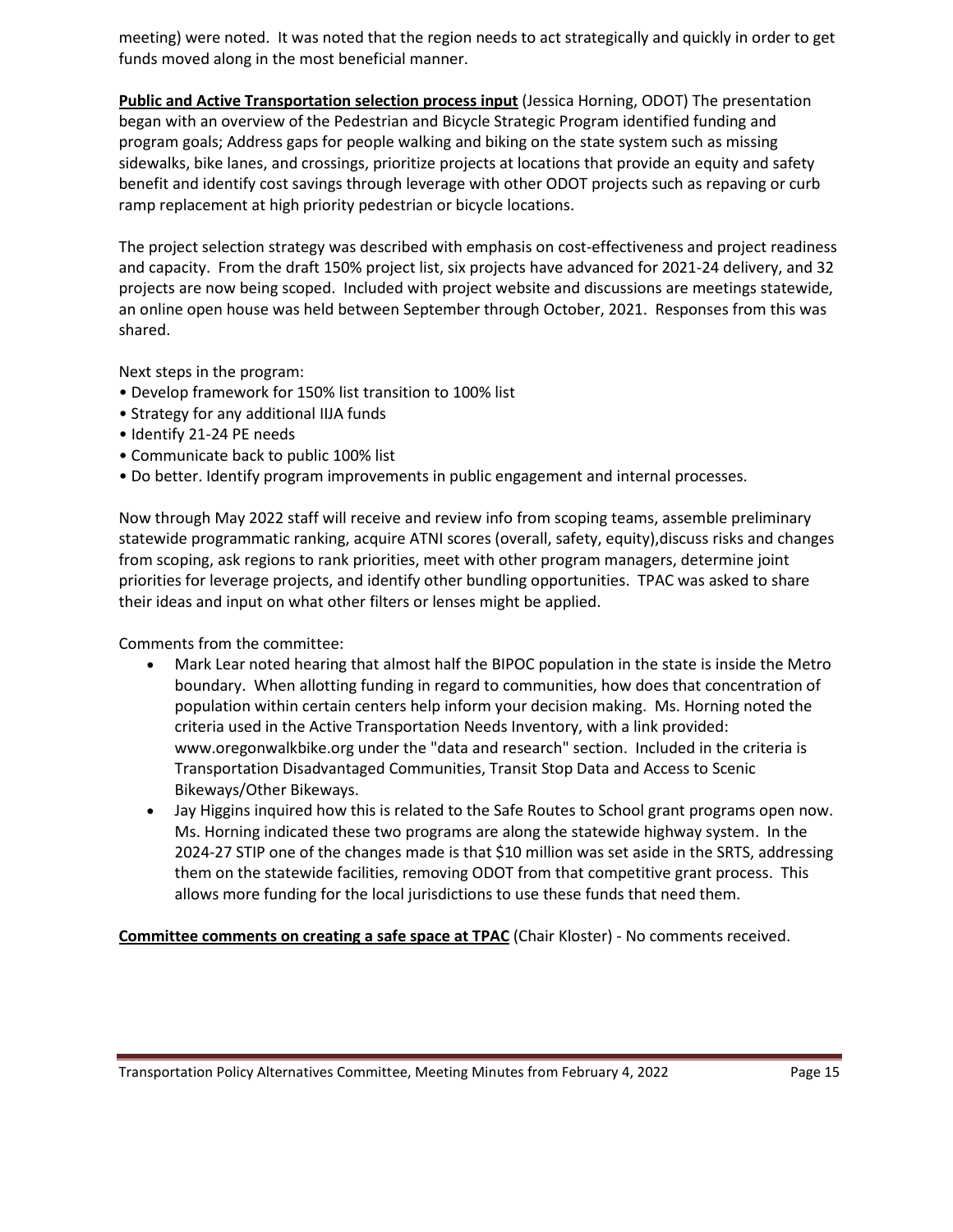#### **Adjournment**

There being no further business, meeting was adjourned by Chair Kloster at 12:00 p.m. Respectfully submitted,

arie Miller

Marie Miller, TPAC Recorder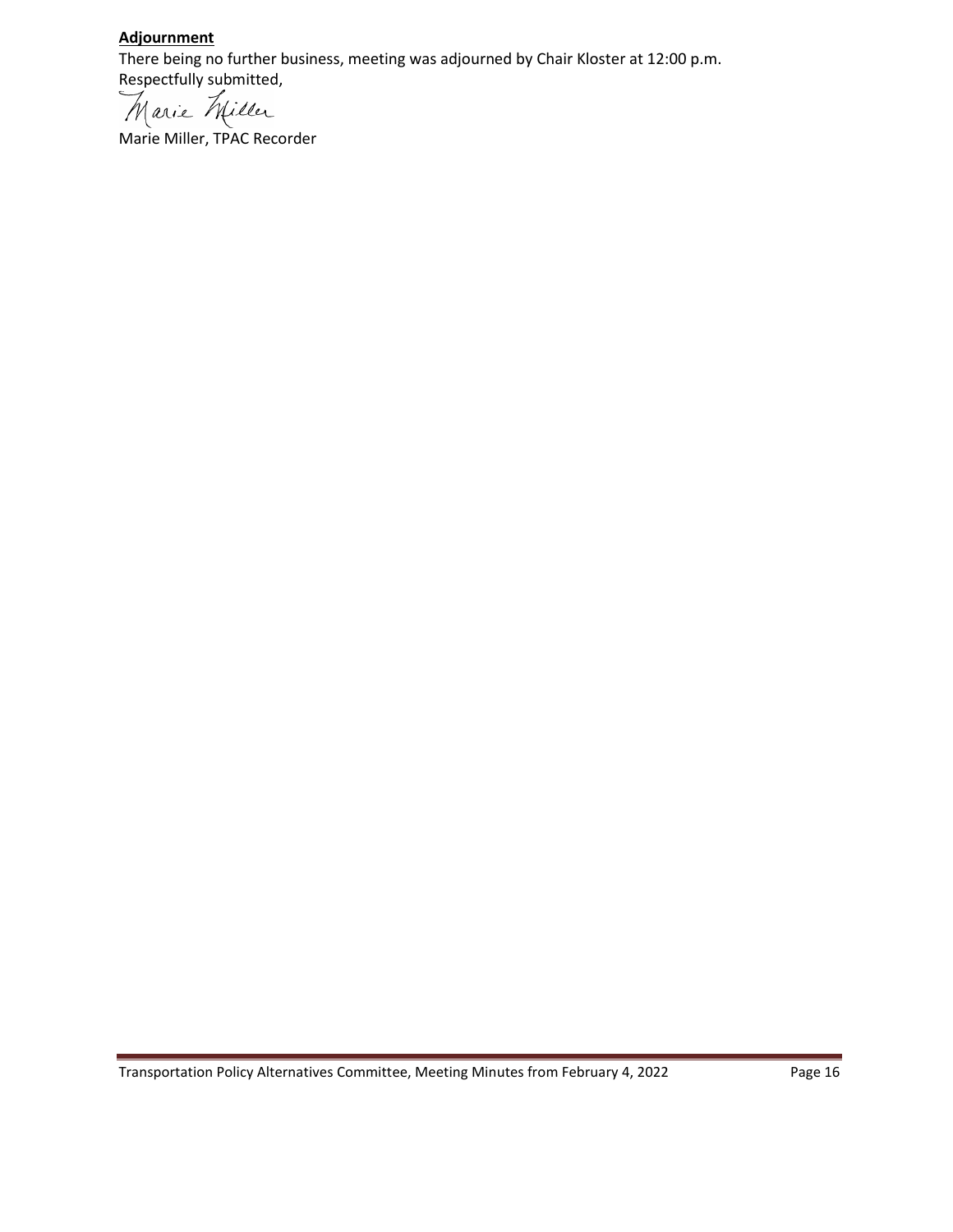## Attachments to the Public Record, TPAC meeting, February 4, 2022

| <b>Item</b>    | <b>DOCUMENT TYPE</b>     | <b>DOCUMENT</b><br><b>DATE</b> | <b>DOCUMENT DESCRIPTION</b>                                                                                                                                                                                                                                                                                                   | <b>DOCUMENT NO.</b> |
|----------------|--------------------------|--------------------------------|-------------------------------------------------------------------------------------------------------------------------------------------------------------------------------------------------------------------------------------------------------------------------------------------------------------------------------|---------------------|
| 1              | Agenda                   | 2/4/2022                       | 2/4/2022 TPAC Agenda                                                                                                                                                                                                                                                                                                          | 020422T-01          |
| $\overline{2}$ | <b>TPAC Work Program</b> | 1/28/2022                      | TPAC Work Program as of 1/28/2022                                                                                                                                                                                                                                                                                             | 020422T-02          |
| 3              | Memo                     | 1/26/2022                      | TO: TPAC and interested parties<br>From: Ken Lobeck, Funding Programs Lead<br>RE: TPAC Metropolitan Transportation Improvement<br>Program (MTIP) Monthly Submitted<br>Amendments from Early to Mid- January 2022                                                                                                              | 020422T-03          |
| 4              | Handout                  | 1/11/2022                      | Climate-Friendly and Equitable Communities Rulemaking<br>Advisory Committee MEETING 11                                                                                                                                                                                                                                        | 020422T-04          |
| 5              | <b>Draft Minutes</b>     | 1/7/2022                       | Draft TPAC minutes from January 7, 2022                                                                                                                                                                                                                                                                                       | 020422T-05          |
| 6              | Ordinance                | N/A                            | ORDINANCE NO. 21-1467 FOR THE PURPOSE OF<br>AMENDING THE 2018 REGIONAL TRANSPORTATION PLAN<br>TO INCLUDE THE PRELIMINARY ENGINEERING<br>PHASE OF THE I-205 TOLL PROJECT, AND TO CLARIFY THE<br>FINANCIAL CONNECTION OF THE I-205 TOLL PROJECT TO<br>THE I-205 IMPROVEMENT PROJECT                                             | 020422T-06          |
| 7              | Exhibit A                | 1/27/2022                      | Exhibit A to Ordinance No. 21-1467<br>2018 REGIONAL TRANSPORTATION PLAN (RTP)<br>AMENDMENT                                                                                                                                                                                                                                    | 020422T-07          |
| 8              | Exhibit B                | N/A                            | Exhibit B to Ordinance No. 21-1467<br>Summary of Comments Received and Recommended<br>Actions                                                                                                                                                                                                                                 | 020422T-08          |
| 9              | <b>Staff Report</b>      | 1/27/2022                      | STAFF REPORT IN CONSIDERATION OF ORDINANCE NO. 21-<br>1467 FOR THE PURPOSE OF AMENDING THE 2018<br>REGIONAL TRANSPORTATION PLAN TO INCLUDE THE<br>PRELIMINARY ENGINEERING PHASE OF THE I-205 TOLL<br>PROJECT, AND TO CLARIFY THE FINANCIAL CONNECTION<br>OF THE I-205 TOLL PROJECT TO THE I-205<br><b>IMPROVEMENT PROJECT</b> | 020422T-09          |
| 10             | Attachment 1             | 1/27/2022                      | Coordinated Timeline for Proposed I-205 Toll Project<br>Amendments September 2021 to March 2022                                                                                                                                                                                                                               | 020422T-10          |
| 11             | Attachment 2             | Sept. 22,<br>2021              | Attachment 2 to Staff Report to Ordinance No. 21-1467<br>I-205 Toll Project                                                                                                                                                                                                                                                   | 020422T-11          |
| 12             | Attachment 3             | Nov. 23,<br>2021               | Attachment 3 to Staff Report to Ordinance No. 21-1467<br>I-205 Toll Project, RTP Amendment Public Comment<br>Report                                                                                                                                                                                                           | 020422T-12          |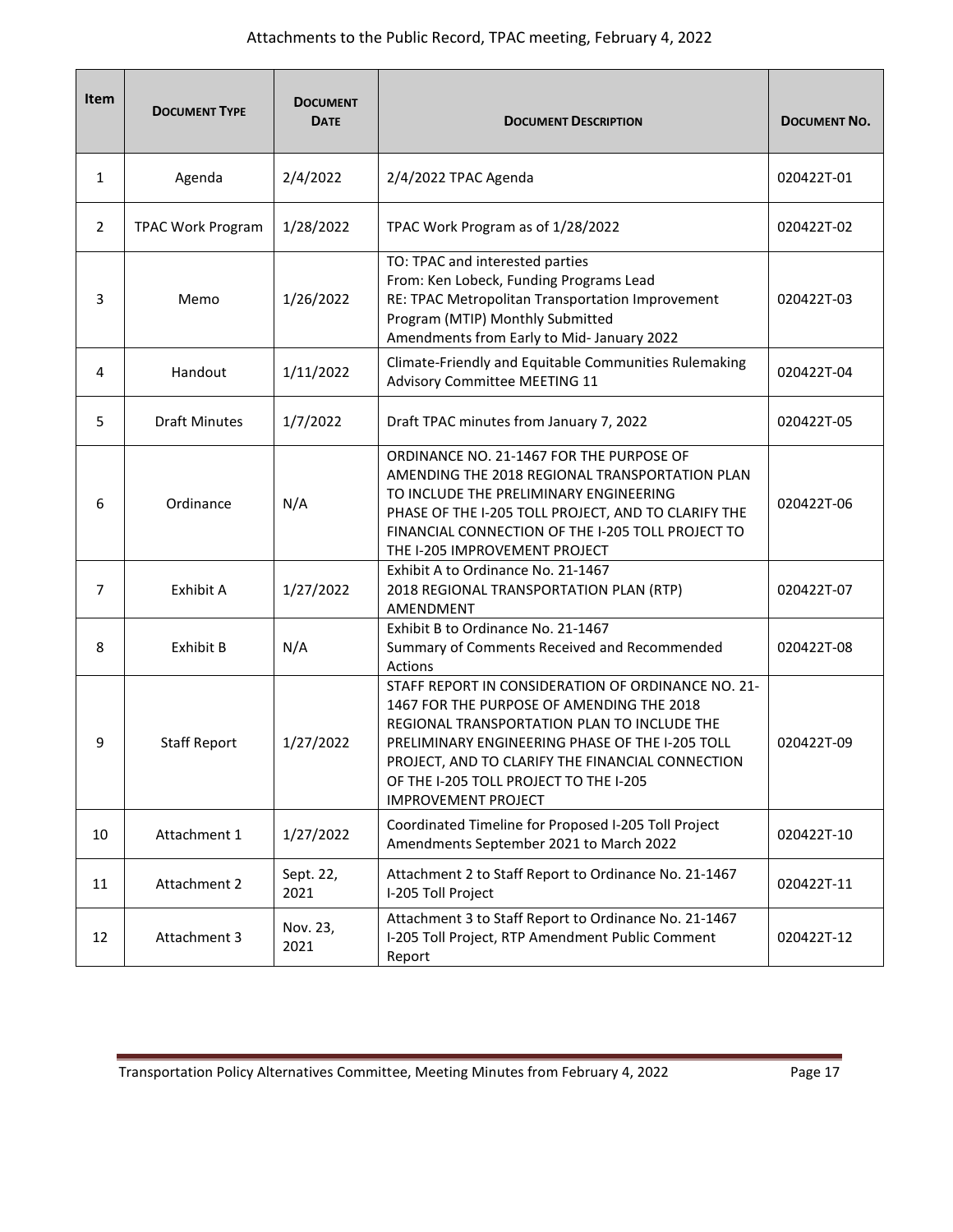| <b>Item</b> | <b>DOCUMENT TYPE</b>            | <b>DOCUMENT</b><br><b>DATE</b> | <b>DOCUMENT DESCRIPTION</b>                                                                                                                                                                                                                                               | <b>DOCUMENT NO.</b> |
|-------------|---------------------------------|--------------------------------|---------------------------------------------------------------------------------------------------------------------------------------------------------------------------------------------------------------------------------------------------------------------------|---------------------|
| 13          | Resolution                      | N/A                            | RESOLUTION NO. 21-5234 FOR THE PURPOSE OF<br>AMENDING THE 2021-26 METROPOLITAN<br>TRANSPORTATION IMPROVEMENT PROGRAM (MTIP) TO<br>ADD THE PRELIMINARY ENGINEERING PHASE FOR ODOT'S<br>I-205 TOLLING PROJECT ALLOWING NEPA AND<br>DESIGN ACTIVITIES TO BEGIN (FB22-06-FEB) | 020422T-13          |
| 14          | Exhibit A                       | N/A                            | Exhibit A to Resolution 21-5234                                                                                                                                                                                                                                           | 020422T-14          |
| 15          | <b>Staff Report</b>             | 1/25/2022                      | TO: TPAC and Interested Parties<br>From: Ken Lobeck, Funding Programs Lead<br>RE: February 2022 MTIP Formal Amendment & Resolution<br>21-5234 Approval Request                                                                                                            | 020422T-15          |
| 16          | Attachment 1                    | July 5, 2018                   | Attachment 1: Final PAC Recommendations to OTC<br>Portland Metro Area Value Pricing Feasibility Analysis<br>FINAL Policy Advisory Committee Recommendation<br>to the Oregon Transportation Commission                                                                     | 020422T-16          |
| 17          | Attachment 2                    | N/A                            | Attachment 2: Regional Mobility Pricing Project Draft<br>Purpose and Need Statement                                                                                                                                                                                       | 020422T-17          |
| 18          | Attachment 3                    | N/A                            | Attachment 3: OTC August 16 2018 Action                                                                                                                                                                                                                                   | 020422T-18          |
| 19          | Attachment 4                    | N/A                            | Attachment 4: FHWA Reply Letter                                                                                                                                                                                                                                           | 020422T-19          |
| 20          | <b>Attachment 5</b>             | 12/19/2021                     | Attachment 5: ODOT Tolling Program Adjustments                                                                                                                                                                                                                            | 020422T-20          |
| 21          | Attachment 6                    | N/A                            | Attachment 6: ODOT I-205 Tolling Project Scope Elements                                                                                                                                                                                                                   | 020422T-21          |
| 22          | Presentation                    | 02/04/2022                     | 24-27 PEDESTRIAN AND BICYCLE STRATEGIC PROGRAM<br><b>UPDATE</b>                                                                                                                                                                                                           | 020422T-22          |
| 23          | <b>Public Comment</b><br>Letter | N/A                            | <b>Public Comment Letter</b><br>From: Doug Allen,<br>RE: I-205 Tolling Project RTP Amendment                                                                                                                                                                              | 020422T-23          |
| 24          | <b>Public Comment</b><br>Letter | <b>NA</b>                      | <b>Public Comment Letter</b><br>From: Will Farley<br>RE: I-205 Tolling Project RTP Amendment                                                                                                                                                                              | 020422T-24          |
| 25          | Revised Exhibit A               | N/A                            | Exhibit A to Ordinance No. 21-1467<br>2018 REGIONAL TRANSPORTATION PLAN (RTP)<br>AMENDMENT                                                                                                                                                                                | 020422T-25          |
| 26          | Handout                         | N/A                            | I-205 Toll Project Timeline                                                                                                                                                                                                                                               | 020422T-26          |
| 27          | Handout                         | 2/2/2022                       | DISCUSSION DRAFT: 2/2/2022<br>I-205 Toll Project: Policy and Project Development<br>Commitments                                                                                                                                                                           | 020422T-27          |